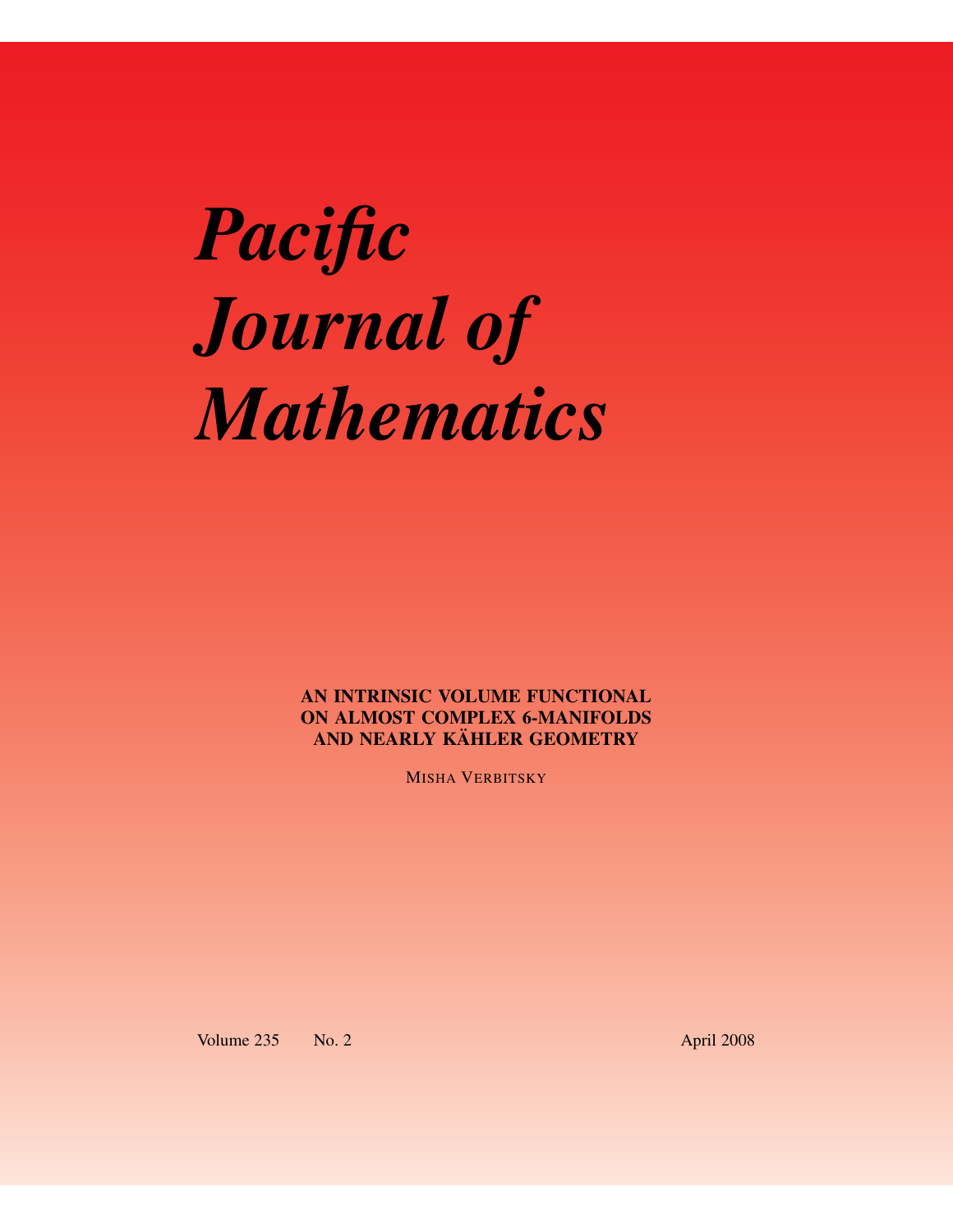# AN INTRINSIC VOLUME FUNCTIONAL ON ALMOST COMPLEX 6-MANIFOLDS AND NEARLY KÄHLER GEOMETRY

## MISHA VERBITSKY

Let  $(M, I)$  be an almost complex 6-manifold. The obstruction to the integrability of almost complex structure  $N: \Lambda^{0,1}(M) \to \Lambda^{2,0}(M)$  (the so-called Nijenhuis tensor) maps one 3-dimensional bundle to another 3-dimensional bundle. We say that Nijenhuis tensor is *nondegenerate* if it is an isomorphism. An almost complex manifold (*M*, *I*) is called *nearly Kähler* if it admits a Hermitian form  $\omega$  such that  $\nabla(\omega)$  is totally antisymmetric,  $\nabla$  being the Levi-Civita connection. We show that a nearly Kähler metric on a given almost complex 6-manifold with nondegenerate Nijenhuis tensor is unique (up to a constant). We interpret the nearly Kähler property in terms of  $G_2$ geometry and in terms of connections with totally antisymmetric torsion, obtaining a number of equivalent definitions.

We construct a natural diffeomorphism-invariant functional  $I \to \int_M \text{Vol}_I$ on the space of almost complex structures on *M*, similar to the Hitchin functional, and compute its extrema in the following important case. Consider an almost complex structure *I* with nondegenerate Nijenhuis tensor, admitting a Hermitian connection with totally antisymmetric torsion. We show that the Hitchin-like functional  $I \to \int_M \text{Vol}_I$  has an extremum in *I* if and only if (*M*, *I*) is nearly Kähler.

## Introduction

*Almost complex manifolds with nondegenerate Nijenhuis tensor.* In geometry, two kinds of plane distributions often arise. There are integrable ones: complex structures, foliations, CR-structures. On the other hand, there are "maximally nonintegrable" distributions, such as the contact structures, where the obstruction

*MSC2000:* 53C15, 53C25.

*Keywords:* nearly Kähler, Gray manifold, Hitchin functional, Calabi–Yau, almost complex structure.

Verbitsky is an EPSRC advanced fellow supported by CRDF grant RM1-2354-MO02 and EPSRC grant GR/R77773/01.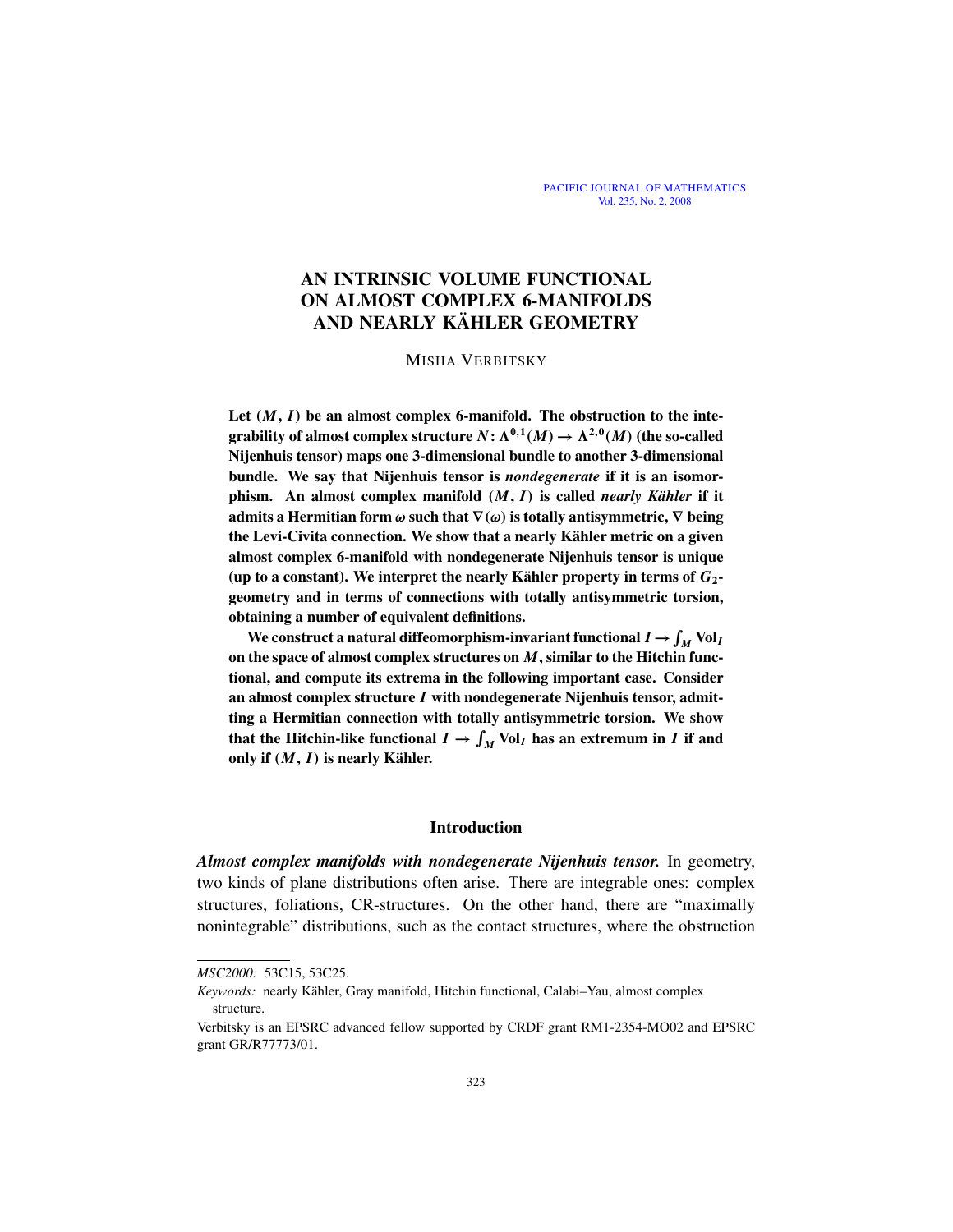to integrability is nowhere degenerate. Looking at almost complex structures in dimension 3, one finds that the obstruction to integrability, the so-called Nijenhuis tensor

$$
N: \Lambda^2 T^{1,0}(M) \to T^{0,1}(M),
$$

maps one 3-dimensional b[undle to anoth](#page-11-0)er 3-dimensional bundle. It is only natural to study the class of complex 3-manifolds such that *N* is nowhere degenerate.

Given such a manifold *M*, it is possible to construct a nowhere degenerate, positiv[e volume form](#page-13-0) det  $N^* \otimes \overline{\det N^*}$  on *M* (for details, see (1-2)).

We study the extrema of this volume form, showing that these extrema correspond to an interesting geometri[c structure; s](#page-16-0)ee Theorem 2.2.

In Hermitian geometry, one often encounters a special kind of almost complex Hermitian m[anifolds, called](#page-12-0) strictly nearly Kähler (NK-)manifolds, or Gray manifolds, after Alfred Gray; see Definition 4.1. These ma[nifolds](#page-11-0) can be characterized in terms of the *G*2-structure on their Riemannian cone, or in terms of a special set of equations reminiscent of Calabi–Yau equations; see Section 4D.

We prove that a strictly nearly Kähler 3-manifold is uniquely determined by its almost complex struc[ture; see](#page-3-1) Corollary 3.3. Moreover, such manifolds are extrema of the volume functional associated with the Nijenhuis tensor; see Theorem 2.2. This reminds of the construction of Hitchin's functional on the space of all *SL*(3, C)-structures on a manifold, having extrema on Calabi–Yau manifolds [Hitchin 2000].

This paper has the following structure. In Section 1, we introduce the class of 3-manifolds with nowhere degenerate Nijenhuis tensor, and describe the basic structures associated with these manifolds. We give a sketch of a proof of the existence of a Hermitian connection with totally antisymmetric torsion, due to Friedrich and Ivanov, and show that such a Hermitian metric is uniquely determined by the almost complex structure, if the Nijenhuis tensor is nowhere degenerate.

In Section 2, we introduce the nearly Kähler manifolds, giving several versions of their definition and listing some examples.

In Section 3, we apply the results about connections with totally antisymmetric torsion to nearly Kähler geometry, showing that an almost complex structure determines the Hermitian structure on such a manifold uniquely, up to a constant multiplier.

In Section [4, we give seve](#page-17-0)ral additional versions of the definition of a nearly Kähler manifold, obtaining an explicit description of a Nijenhuis tensor in terms of an orthonormal frame. We also interpret the nearly Kähler structure on a manifold in terms of  $G_2$ -geometry of its Riemannian cone. This is used to show that an NK-structure on a manifold *M* is uniquely determined by its metric, unless *M* is locally isometric to a 6-sphere; see Proposition 4.7.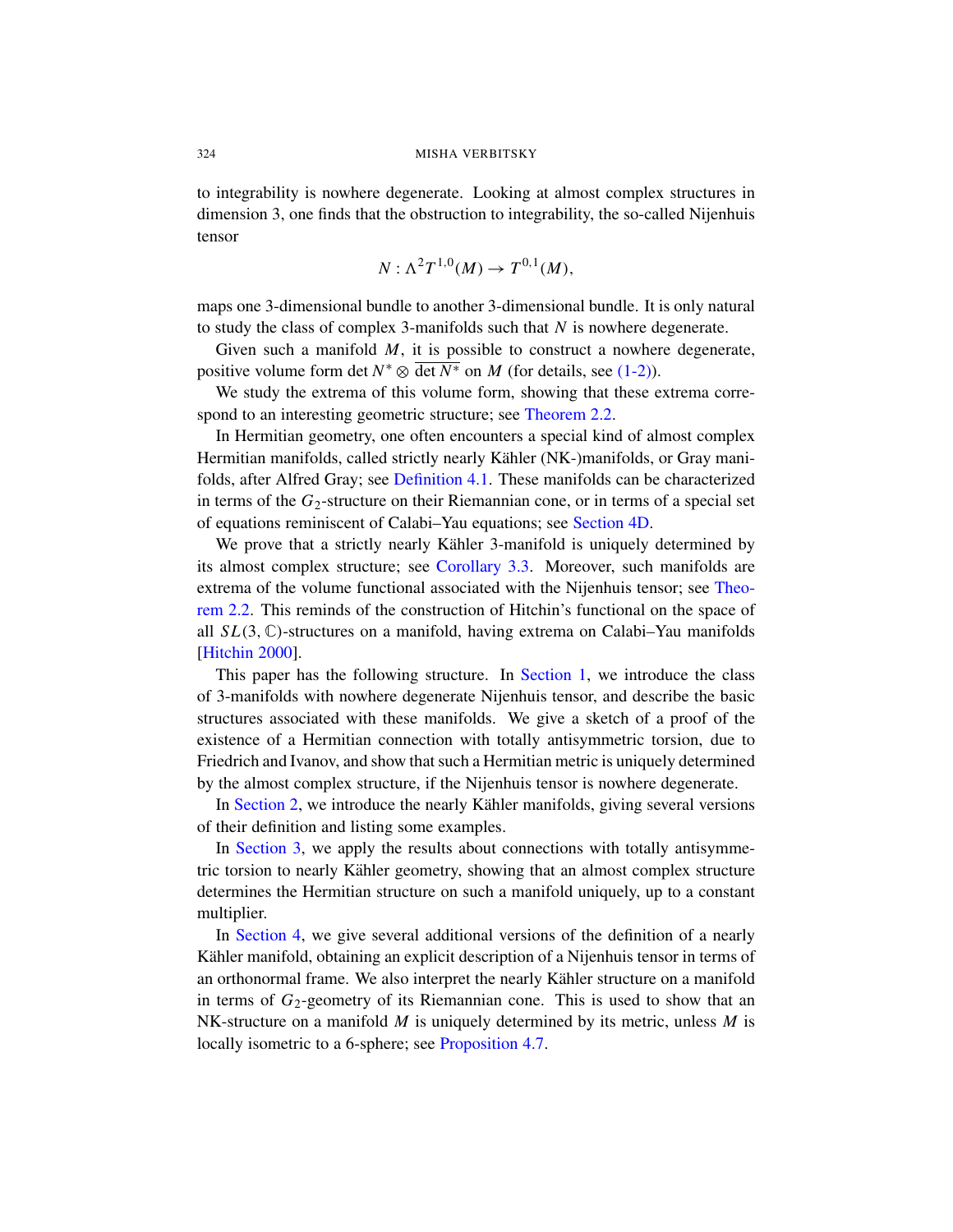<span id="page-3-3"></span><span id="page-3-1"></span>In Section 5, we study infinitesimal variations of an almost complex structure. We prove that NK-manifolds are extrema of an intrinsic volume functional described earlier. A partial converse result is also obtained. Given an almost complex manifold *M* with nowhere degenerate Nijenhuis tensor, admitting a Hermitian connection with totally antisymmetric torsion, *M* is an extremum of the intrinsic volume functional if and only if  $M$  is nearly Kähler.

## 1. Almost complex manifolds with nondegenerate Nijenhuis tensor

<span id="page-3-2"></span>1A. *Nijenhuis tensor on 6-manifolds.* Let (*M*, *I*) be an almost complex manifold. The Nijenhuis tensor maps two  $(1, 0)$ -vector fields to the  $(0, 1)$ -part of their commutator. This map is  $C^{\infty}$ -linear, and vanishes, as the Newlander–Nirenberg theorem implies, precisely when *I* is integrable. We write the Nijenhuis tensor as

$$
N:\Lambda^2T^{1,0}(M)\to T^{0,1}(M).
$$

The dual map

$$
(1-1) \tN^* : \Lambda^{0,1}(M) \to \Lambda^{2,0}(M)
$$

is also called the Nijenhuis tensor. Cartan's formula implies that  $N^*$  acts on  $\Lambda^1(M)$ as the  $(2, -1)$ -part of the de Rham differential.

When one studies t[he dist](#page-3-2)ributions, one is usually interested in integrable ones (such as  $T^{1,0}(M) \subset TM \otimes \mathbb{C}$  for complex or CR-manifolds) or ones where the obstruction to integrability is nowhere degenerate (such as a contact distribution).

For the Nijenhuis tensor in complex dimension  $> 3$ , nondegeneracy does not make much sense, because the space  $\text{Hom}(\Lambda^{0,1}(M), \Lambda^{2,0}(M))$  becomes quite complicated. However, for  $n = 3$ , both sides of  $(1-1)$  are 3-dimensional, and we can define the nondegeneracy as follows.

Defi[nition 1.1.](#page-20-0) Let (*M*, *I*) be an almost complex manifold of real dimension 6, and  $N: \Lambda^2 T^{1,0}(M) \to T^{0,1}(M)$  the Nijenhuis tensor. We say that *N* is *nondegenerate* if *N* is an isomorphism everywhere. Then (*M*, *I*) is called an *almost complex 6-manifold with nowhere degenerate Nijenhuis tensor*.

<span id="page-3-0"></span>Remark 1.2. Such manifolds were investigated by R. Bryant. His results were presented at a conference [Bryant 2000], but never published. The present author unfortunately did not attend the conference and was not aware of his work.

The first thing one notices is that the determinant det  $N^*$  gives a section

$$
\det N^* \in \Lambda^{3,0}(M)^{\otimes 2} \otimes \Lambda^{3,0}(M)^*.
$$

Taking

(1-2) 
$$
\det N^* \otimes \overline{\det N^*} \in \Lambda^{3,0}(M) \otimes \Lambda^{0,3}(M) = \Lambda^6(M),
$$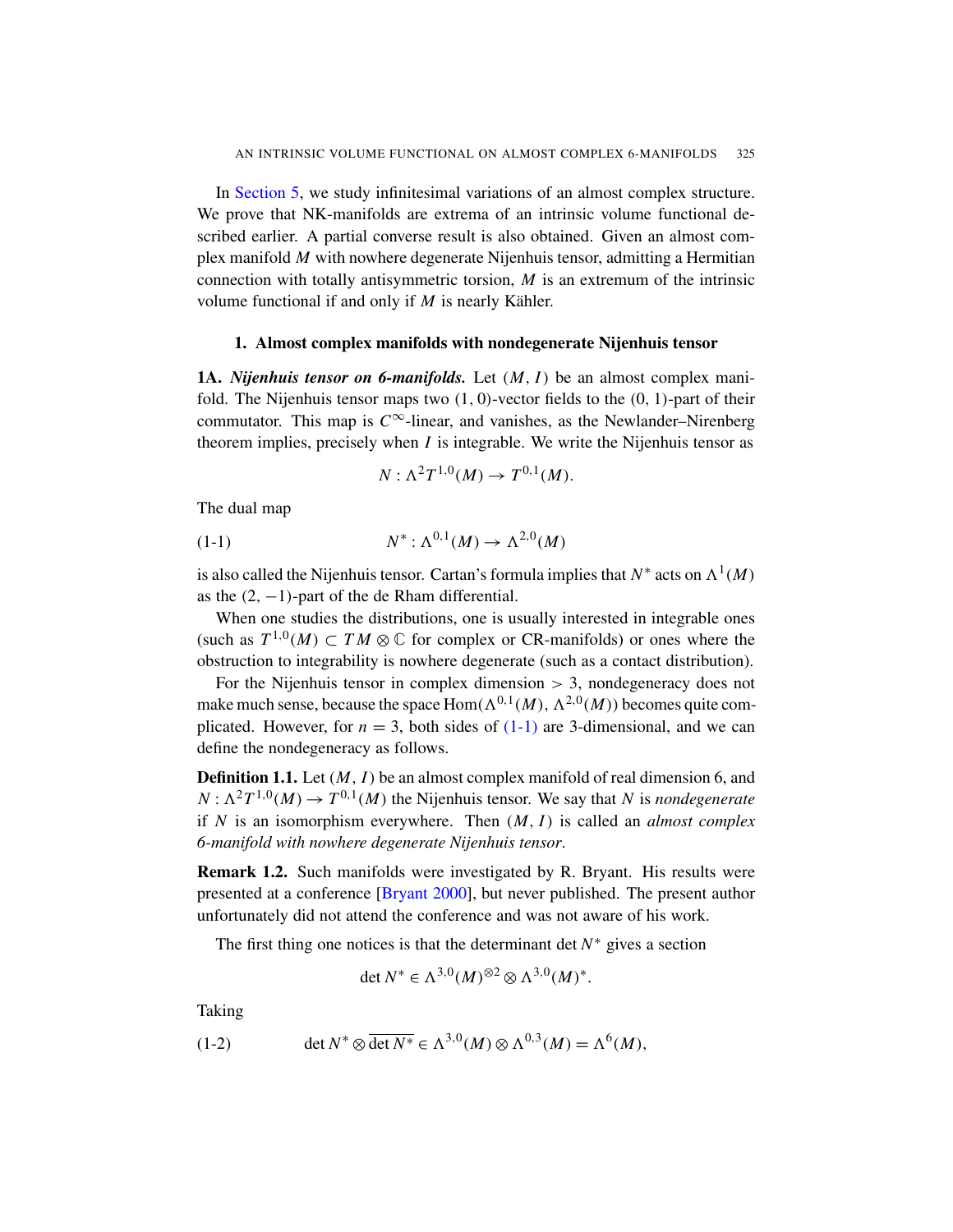we obtain a nowhere degenerate real volume form Vol  $<sub>I</sub>$  on  $M$ . This form is called</sub> *the canonical volume form associated with the Nijenhuis tensor*. This gives a functional  $\Psi : I \to \int_M \text{Vol}_I$  on the space of almost complex structures. One of the purposes of this paper is to investigate the critical points of the functional  $\Psi$ , in the spirit of Hitchin's work [2000; 2001].

1B. *Connections with totally antisymmetric torsion.* Let (*M*, *g*) be a Riemannian manifold,  $\nabla : TM \to TM \otimes \Lambda^1 M$  a connection, and  $T \subset \Lambda^2 M \otimes TM$  its torsion. Identifying *TM* and  $\Lambda^1 M$  via *g*, we may consider *T* as an element in  $\Lambda^2 M \otimes \Lambda^1 M$ , that is, a 3-form on *T M*. If *T* is totally skew-symmetric as a 3-form on *T M*, we sa[y that](#page-20-1) ∇ is a *connection with totally skew-symmetric* (or *totally antisymmetric*) torsion. If, in addition, *M* is Hermitian, and  $\nabla$  preserves the Hermitian structure, we say that ∇ is a *Hermitian connection with totally antisymmetric torsion*.

Connections with totally skew-symmetric torsion are extremely useful in physics and differential geometry. An important example of such a connection is provided by a theorem of Bismut [1989].

[Theorem 1.3](#page-20-2). *Let* (*M*, *I*) *[be a complex manifold](#page-21-2)*, *[and g a He](#page-21-3)rmitian metric. Then M admits a unique connection with totally skew-symmetric torsion preserving I and g.*

<span id="page-4-0"></span>Connections with totally skew-symmetric torsion were studied at great length by Friedrich, Ivanov and others; see for example [Friedrich and Ivanov 2002; Friedrich 2003; Agricola and Friedrich 2004]. Bismut's theorem requires the base manifold to be complex. Motivated by string theory, Friedrich and Ivanov generalized Bismut's theorem to nonintegrable almost complex manifolds [Friedrich and Ivanov 2002]. For completeness, we sketch a proof of their theorem below.

Theorem 1.4. *Let* (*M*, *I*, ω) *be an almost complex Hermitian manifold*, *and*

<span id="page-4-1"></span>
$$
N:\Lambda^2T^{1,0}(M)\to T^{0,1}(M)
$$

*the Nijenhuis tensor. Consider the* 3*-linear form*

(1-3)  
\n
$$
\rho: T^{1,0}(M) \times T^{1,0}(M) \times T^{1,0}(M) \to \mathbb{C},
$$
\n
$$
\rho(x, y, z) := \omega(N(x, y), z)
$$

*Then M admits a connection* ∇ *with totally skew-symmetric torsion preserving* (ω, *I*) *if and only if* ρ *is skew-symmetric. Moreover*, *such a connection is unique.*

.

*Sketch of a proof.* Theorem 1.4 is proven essentially in the same way as one proves Bismut's theorem and the existence and uniqueness of a Levi-Civita connection. Let  $(M, I, g)$  be a Hermitian manifold, and  $\nabla_0$  a Hermitian connection. Then all Hermitian connections can be obtained by taking  $\nabla(A) := \nabla_0 + A$ , where *A* is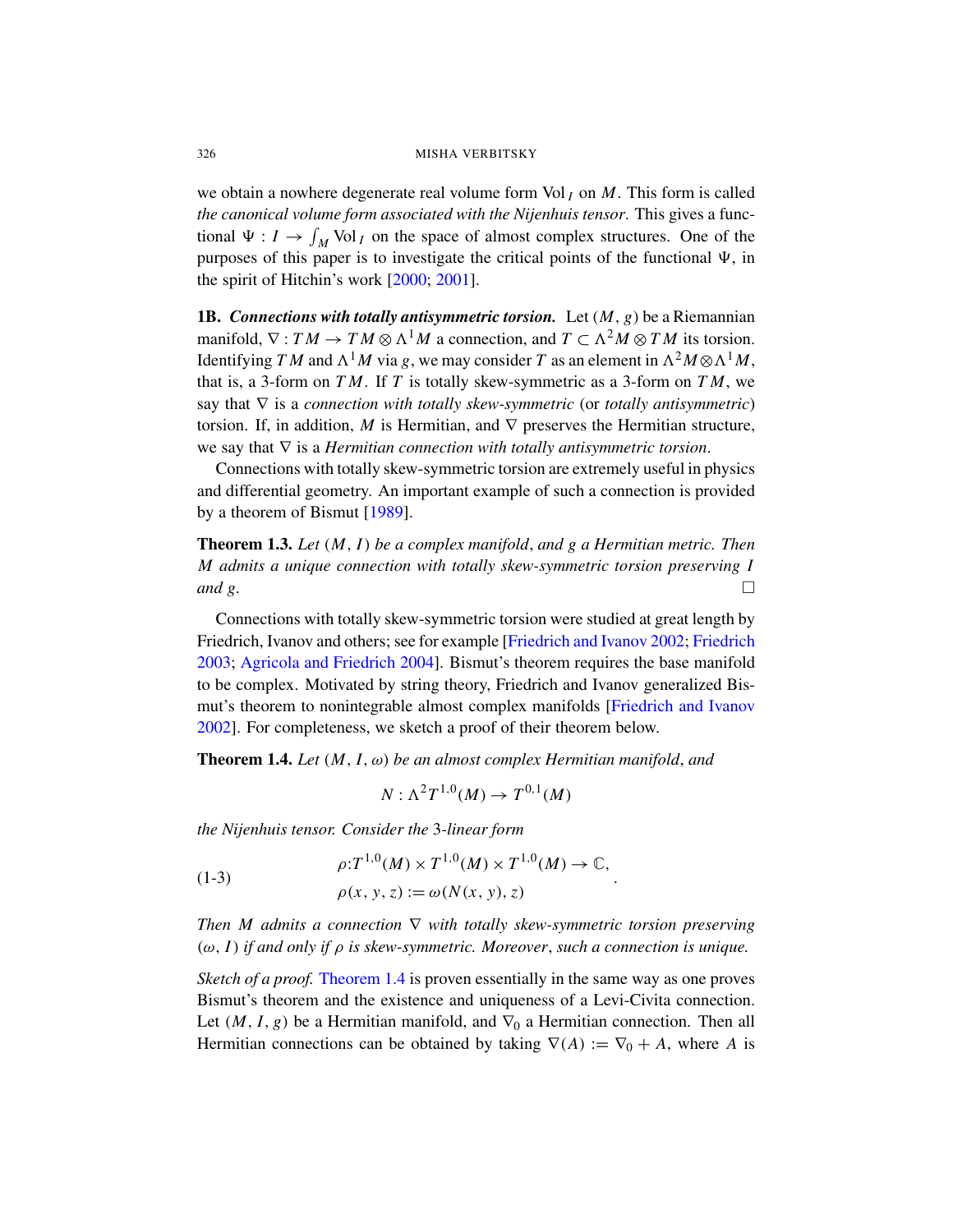a 1-form with coefficients in the algebra  $u(TM)$  of all skew-Hermitian endomorphisms. The torsion  $T_A$  of  $\nabla(A)$  is written as

$$
T_A = T_0 + Alt_{12}(A),
$$

<span id="page-5-0"></span>where  $T_0$  is a torsion of  $\nabla_0$ , and Alt<sub>12</sub> denotes the antisymmetrization of

$$
\Lambda^1(M) \otimes \mathfrak{u}(TM) \subset \Lambda^1(M) \otimes \Lambda^1(M) \otimes TM
$$

over the first two indices. We identify  $\mathfrak{u}(TM)$  with  $\Lambda^{1,1}(M)$  in a standard way. Then Theorem 1.4 can be reinterpreted as a statement about linear-algebraic properties of the operator

(1-4) 
$$
\text{Alt}_{12}: \Lambda^1(M) \otimes \Lambda^{1,1}(M) \to (\Lambda^2(M) \otimes \Lambda^1(M))^{(2,1)+(1,2)}
$$

(where the superscript  $(\dots)^{(2,1)+(1,2)}$  means t[aking](#page-4-1)  $(2, 1) + (1, 2)$ -part with respect to the Hodge decomposition), as follows.

By [defin](#page-4-1)ition, the Nijenhu[is](#page-5-0) tensor *N* is a section of  $\Lambda^{2,0} \otimes T^{0,1}$ . Identifying  $T^{0,1}$  with  $\Lambda^{1,0}$  via *g*, we can consider *N* as an element of  $\Lambda^{2,0} \otimes \Lambda^{1,0}$ . By Cartan's formula, *N* is equal to the (3, 0)-part of the torsion. Therefore, the existence of a connection with totally s[kew-symmetr](#page-4-0)ic torsion implies that  $(1-3)$  is skewsymmetric.

Conversely, assume that  $(1-3)$  is skew-symmetric. Since  $(1-4)$  maps  $\Lambda^1(M)$  ⊗  $\Lambda^{1,1}(M)$  to  $(2, 1) \oplus (1, 2)$ -tensors, the  $(3, 0)$  and  $(0, 3)$ -parts of torsion stay skewsymmetric if we modify the connection by adding  $A \in \Lambda^1 \otimes \mathfrak{u}(TM)$ . Denote by *T*<sub>1</sub> the  $(2, 1) \oplus (1, 2)$ -part of the torsion *T*<sub>0</sub>. To prove Theorem 1.4, we need to find  $A \in \Lambda^1(M) \otimes \Lambda^{1,1}(M)$  such that  $T_1 - Alt_{12}(A)$  is totally skew-symmetric.

The map  $Alt_{12}: \Lambda^1(M) \otimes \Lambda^2(M) \to \Lambda^2(M) \otimes \Lambda^1(M)$  is an isomorphism, as a dimension count implies (this map has no kernel, which is easy to see). Therefore, (1-4) is injective. Using the dimension count again, we find that cokernel of (1-4) projects isomorphically into

$$
\Lambda^{2,1}(M) \oplus \Lambda^{1,2}(M) \subset \Lambda^2(M) \otimes \Lambda^1(M).
$$

Therefore, for any *T*<sub>1</sub> in  $(2, 1) \oplus (1, 2)$ -part of  $\Lambda^2(M) \otimes \Lambda^1(M)$  there exists  $A \in$  $\Lambda^1(M) \otimes \Lambda^{1,1}(M)$  and  $B \in \Lambda^{2,1}(M) \oplus \Lambda^{1,2}(M)$  such that  $T_1 = \text{Alt}_{12}(A) + B$ .  $\Box$ 

1C. *Connections with antisymmetric torsion on almost complex 6-manifolds.* Let (*M*, *I*) be an almost complex manifold, *N* its Nijenhuis tensor. To obtain all Hermitian connections with totally skew-symmetric torsion on (*M*, *I*), one needs to find all metrics *g* for which the tensor  $\omega(N(x, y), z)$  is skew-symmetric. As Theorem 1.4 implies, these metrics are precisely those for which such a connection exists.

We also prove the following proposition.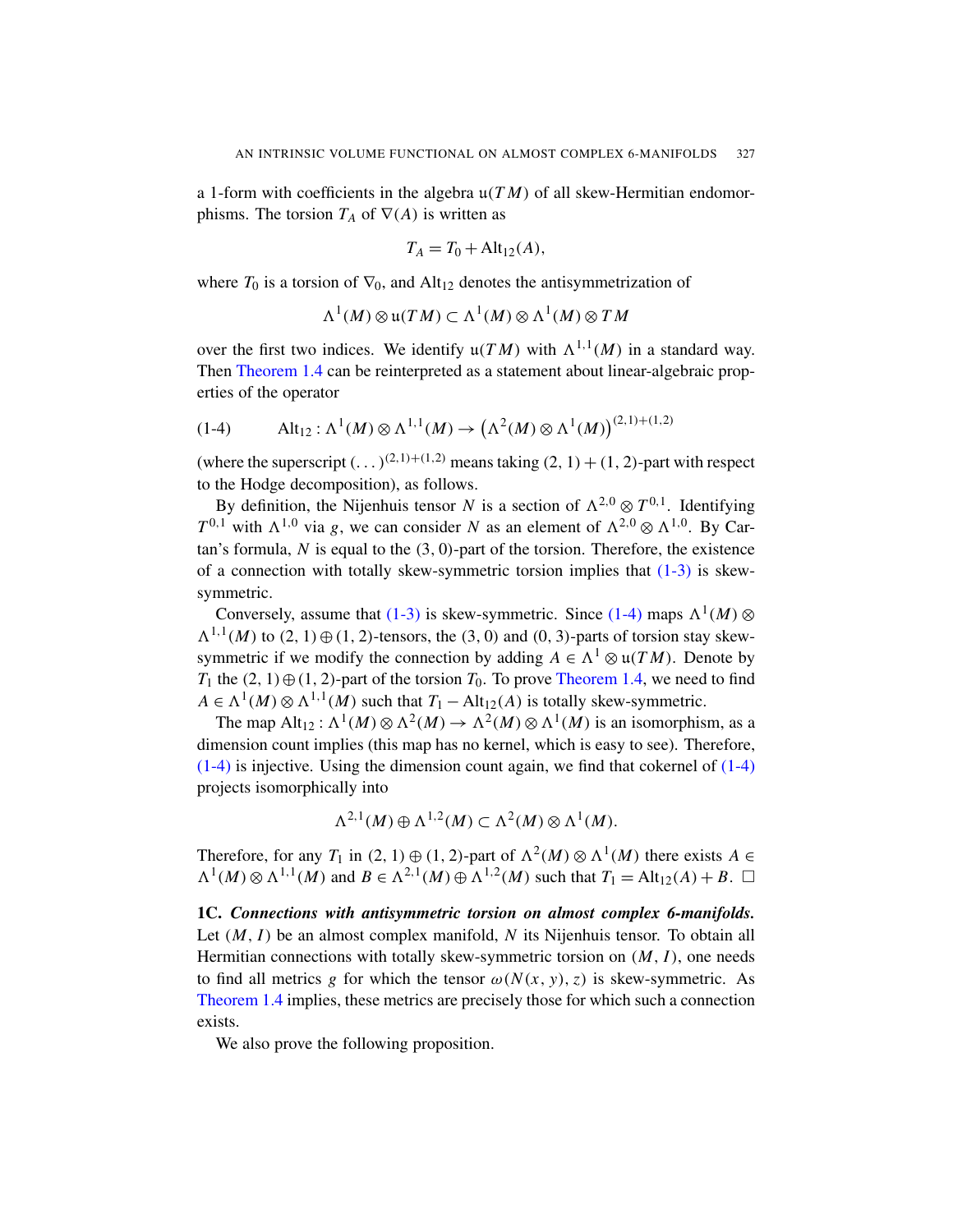Proposition 1.5. *Let* (*M*, *I*) *be an almost complex* 6*-manifold with Nijenhuis ten[sor whic](#page-12-1)h i[s nondegenerate](#page-17-0) in a dense subset of M*, *and g a Hermitian metric admitting a connection with totally antisymmetric torsion. Then g is uniquely determined by I*, *up to conformal equivalence. Moreover*, *the Riemannian metric g determines I u[niquel](#page-20-3)y*, *unless* (*M*, *g*) *is locally isometric to a* 6*-sphere.*

*Proof.* This is Proposition 3.1 and Proposition 4.7.

1D. *Correspondence with the results of [R. Bryant.](#page-20-3)* Since the first version of this paper was written, the previously unpublished results of R. Bryant appeared in a fundamental and important preprint [2006]. There is a significant overlap with our research, though the presentation and terminology are different. The property (1-3) (which is equivalent to the existence of Hermitian connection with totally antisymmetric curvature) is called "Nijenhuis tensor of real type" in [Bryant 2006]. The main focus of that preprint is the so-called "quasiintegrable almost complex manifold": [manifolds with](#page-20-3) Nijenhuis tensor of real type, which is at every point of *M* either nondegenerate (of constant signature) or zero. Examples of such structures are found. In particular, all twistor spaces of Kähler surfaces with sign-definite holomorphic bisectional curvature are shown to be quasiintegrable. A variant of Theorem 2.2 is also proven. It is shown that nearly Kähler manifolds are critical points of the functiona[l Vol](#page-21-4) *<sup>I</sup>* [\[Brya](#page-21-5)[nt 200](#page-21-6)[6, Pro](#page-21-7)position 8].

#### 2. Nearly Kähler manifolds: an introduction

<span id="page-6-0"></span>Nearly Kähler manifolds (also known as  $K$ -spaces or almost Tachibana spaces) were defined and studied by Alfred Gray in [1965; 1970; 1971; 1976] in a general context of intrinsic torsion of  $U(n)$ -structures and weak holonomies. An almost complex Hermitian manifold  $(M, I)$  is called *nearly Kähler* if  $\nabla_X(I)X = 0$ , for any vector fields  $X$  ( $\nabla$  denotes the Le[vi-Civita connectio](#page-20-4)n). In other words, the tensor  $\nabla \omega$  must be totally skew-symmetric, for  $\omega$  the Hermitian form on *M*. If  $\nabla_X(\omega) \neq 0$  for any nonzero vector field *X*, *M* is called *strictly nearly Kähler*.

In this section, we give an overview of known results and "folk theorems" of [nea](#page-22-0)rly Kähler geometry. Most of this theory was known (in a different context) since 1980s, when the study of Killing sp[inors was in](#page-21-7)i[tiated](#page-22-1) [Baum et al. 1991].

2A. *Splitting theorems for nearly Kähler manifolds.* As V. F. Kirichenko proved, nearly Kähler manifolds admit a connection with totally antisymmetric, parallel torsion [Kiričenko 1977]. This observation was used to prove a splitting theorem for nearly Kähler manifolds: any nearly Kähler manifold is locally a Riemannian product of a Kähler manifold and a strictly nearly Kähler one [Gray 1976; Nagy 2002b].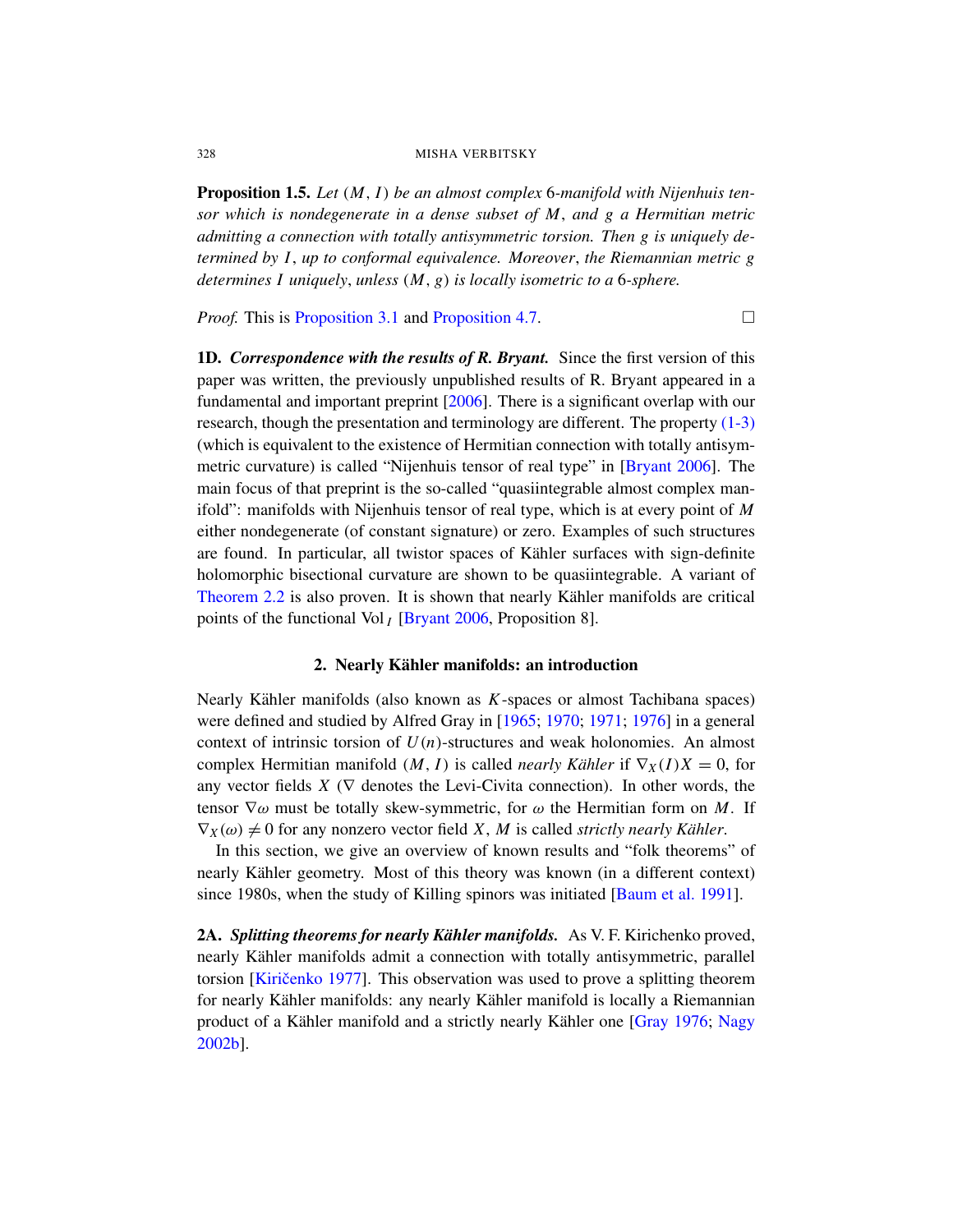A powerful classification theorem for Riemannian manifolds admitting an orthogonal connection with irr[educible](#page-22-2) connection and parallel torsion was obtained by R. Cleyton and A. Swann [2004]. They proved that any such manifold either is locally homogeneous, or has vanishing torsion, or has weak holonomy  $G_2$  (in dimension 7) or *SU*(3) (in dimension 6).

Using Kirichenko theorem, this result can be used to obtain a classification of nearly Kähler manifolds. P.-A. Nagy has shown  $[2002a]$  that any strictly nearly Kähler manifold is locally a product of locally homogeneous manifolds, strictly nearly Kähler 6-manifolds, and twistor spaces of quaternionic Kähler manifolds of [positive Ricc](#page-21-8)i curvature, equipped with the Eells-Salamon metric.

These days the term "nearly Kähler" usually denotes strictly nearly Kähler 6manifolds[. In sequel we](#page-13-1) shall follow this usage, often omitting "strictly" and "6 dimensional".

In dimension 6, a manifold is (strictly) nearly Kähler if and only if it admits a Killing spinor [Grunewald 1990]. [Therefore, such a man](#page-22-3)ifold is Einstein, with positive Einstein constant.

As one can easily show (see Theorem 4.2), strictly nearly Kähler 6-manifolds [can b](#page-10-0)e defined as 6-manifolds with structure group *SU*(3) and fundamental forms  $\omega \in \Lambda^{1,1}_\mathbb{R}(M)$ ,  $\Omega \in \Lambda^{3,0}(M)$ , satisfying  $d\omega = 3\lambda \operatorname{Re}\Omega$  and  $d \operatorname{Im}\Omega = -2\lambda \omega^2$ . An excellent introduction to nearly Kähler geometry is found in [Moroianu et al. 2005].

<span id="page-7-0"></span>The most puzzling aspect of nearly Kähler geometry is a complete lack of nonhomogeneous examples. With the exception of four homogeneous cases described below (Section 2C), no other compact examples of strictly nearly Kähler 6-manifolds are known to exist.

2B. *Nearly Kähler manifolds in G<sub>2</sub>-geometry and physics.* Nearly Kähler manifolds have many uses in geometry and physics. Along with Calabi–Yau manifolds, nearly Kähler manifolds appear as target spaces for supersymmetric sigma-models, solving equations of type II string theory. These manifolds are the only 6-manifolds admitting a Killing spinor. This implies that a Riemannian cone *C*(*M*) of a nearly Kähler manifold has a parallel spinor.

Let (*M*, *g*) be a Riemannian manifold. Recall that the *Riemannian cone* of  $(M, g)$  is a product  $M \times \mathbb{R}^{>0}$ , with a metric  $gt^2 \oplus \lambda \cdot dt^2$ , where *t* is a unit parameter on  $\mathbb{R}^{>0}$ , and  $\lambda$  a constant. It is well known that M [admits](#page-21-0) a real Killing spinor if and only if  $C(M)$  admits a parallel spinor (for appropriate choice of  $\lambda$ ). Then,  $C(M)$ has restricted holonomy, for any nearly Kähler 6-manifold. It is easy to check that in fact  $C(M)$  has holonomy  $G_2$ . This explains a tremendous importance that nearly Kähler manifolds play in  $G_2$ -geometry.

We give a brief introduction of  $G_2$ -geometry, following [Hitchin 2000] and [Joyce 2000]. Let  $V^7$  be a 7-dimensional real vector space. The group  $GL(7, \mathbb{R})$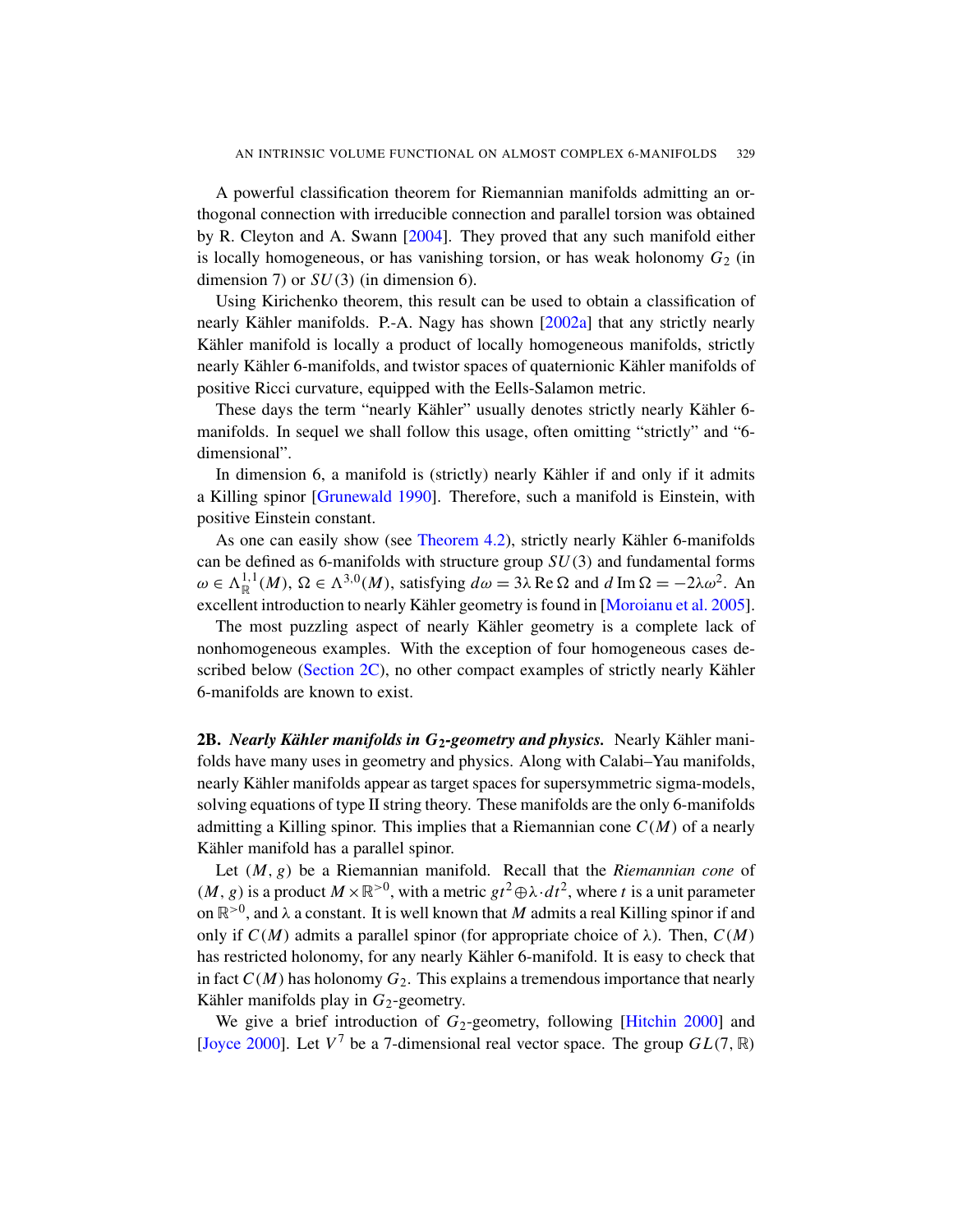acts on  $\Lambda^3(V^7)$  with two open orbits. For v in one of these orbits, its stabilizer  $St(v) \subset GL(7, \mathbb{R})$  is 14-dimensional, as a dimension count insures. It is easy to check that  $St(v)$  is a real form of a Lie group  $G_2$ . For one of these orbits,  $St(v)$  is a compact form of  $G_2$ , for another one it is noncompact. A 3-form  $v \in \Lambda^3(V^7)$  is called *stable* if its stabilizer is a compact form of *G*2.

A 7-manifold *X* equipped with a 3-form  $\rho$  is called a  $G_2$ -manifold if  $\rho$  is stable everywhere in *X*. In this case, the structure group of *X* is reduced to  $G_2$ . Also, *X* is equipped with a natural Riemannian structure:

(2-1) 
$$
x, y \to \int_X (\rho \cup x) \wedge (\rho \cup x) \wedge \rho \quad (x, y \in TM).
$$

A  $G_2$ -manifold is called *parallel* if  $\nabla \rho = 0$ , where  $\nabla$  is the Levi-Civita connection associated with this Riemannian structure.

Isolated singularities of  $G_2$ -manifolds are of paramount importance in physics; see [Acharya and Gukov 2004; Atiyah and Witten 2002]. A simplest example of an isolated singular point is a conical singularity.

A metric space *X* with marked points *x*1, . . . , *x<sup>n</sup>* is called a *space with isolated singularities*, if  $X \setminus \{x_1, \ldots, x_n\}$  is a Riemannian manifold. Consider a space  $(X, x)$ with a single singular point. The singularity  $x \in X$  is [called](#page-21-1) *conical* if *X* is equipped [wit](#page-21-9)h a flow acting on *X* by homotheties and contracting *X* to *x*. In this case,  $X \setminus x$ [is isom](#page-15-0)orphic to a Riemannian cone of a Riemannian manifold *M*.

It is easy to check that the cone  $C(M)$  of a nearly Kähler manifold is equipped with a parallel  $G_2$ -structure, and, conversely, every conical singularity of a parallel  $G_2$ -manifold is obtained as  $C(M)$ , for some nearly Kähler manifold M [Hitchin 2001; Ivanov et al. 2006]. For completeness' sake, we give a sketch of a proof of this result in Proposition 4.5.

The idea of this correspondence is quite clear. Let  $X = C(M)$  be a parallel  $G_2$ manifold, and  $\omega_C$  its 3-form. Unless *X* is flat, we may assume that *X* has holonomy which is equal to  $G_2$  and not its proper subgroup. Indeed, if holonomy of  $X$  is less than *G*2, by Berger's classification of irreducible holonomies, *X* is represented (as a Riemannian manifold) as a product of manifolds of smaller dimension. However, the singular point of the metric completion  $\overline{X}$  is isolated, and this precludes such a decomposition, unless  $\overline{X}$  is smooth. In the latter case,  $X$  is flat.

Since the holonomy of *X* is (strictly)  $G_2$ , the 3-form can be reconstructed from the Riemannian structure uniquely. After rescaling, we may assume that the Riemannian structure on  $X = C(M)$  is homogeneous of weight 2, with respect to the action of  $\mathbb{R}^{>0}$  on  $C(M)$ . Then  $\omega_C$  is homogeneous of weight 3. Homogeneous  $G_2$ -structures on  $C(M)$  correspond naturally to  $SU(3)$ -structures on *M*. We write  $\omega_C$  as  $t^2 \pi^* \omega \wedge dt + t^3 \pi^* \rho$ , where  $\rho$ ,  $\omega$  are forms on *M*, and  $\pi : C(M) \to M$  is the standard projection. From a local coordinate expression of a  $G_2$ -form, we find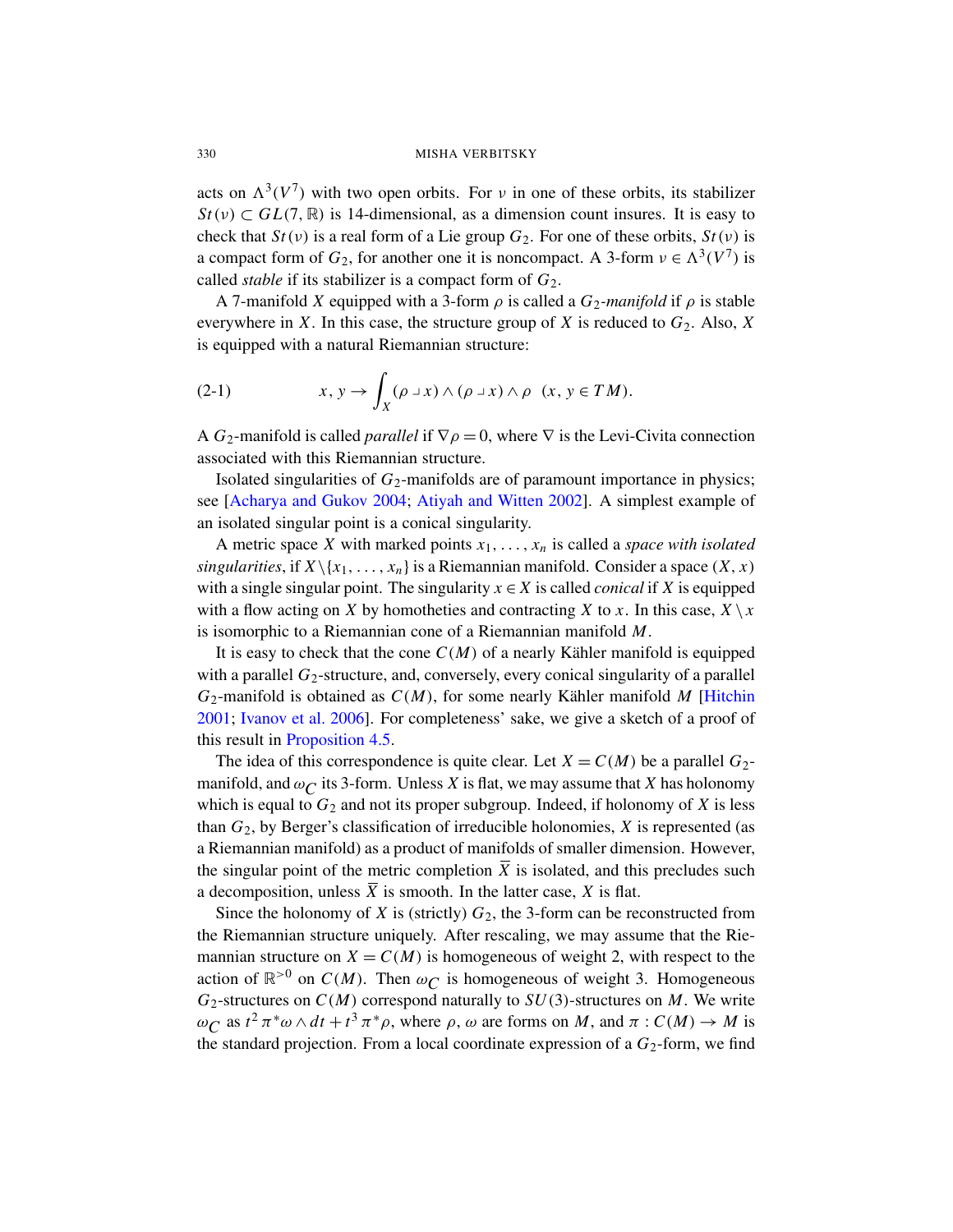<span id="page-9-0"></span>that  $\omega$  is a Hermitian form corresponding to an almost complex structure *I*, and  $\rho = \text{Re } \Omega$  for a nowhere degenerate (3, 0)-form  $\Omega$  on (*M*, *I*).

The converse is proven by the same computation: given an *SU*(3)-manifold  $(M, I, \omega, \Omega)$ , we [write](#page-21-10) a 3-form

(2-2) 
$$
\omega_C := t^2 \pi^* \omega \wedge dt + t^3 \pi^* \rho,
$$

on  $C(M)$ , and show that it is a  $G_2$ -structure, using a coordinate expression for a  $G_2$ -form.

A[s Fernandez a](#page-13-1)nd Gray proved in [1982], a  $G_2$ -manifold  $(X, \omega_C)$  is parallel if and on[ly if](#page-15-0)  $\omega_C$  is harmonic. For the form (2-2),  $d\omega_C = 0$  is translated into  $d\omega = 3\rho$ .

Since  $*\rho = I\rho$  and  $*\omega = \omega^2$ , the condition  $d^*\omega_C = 0$  becomes  $dI\rho = -2\omega^2$ . [After an appropri](#page-21-9)ate rescaling, we find that this is precisely the condition defining the nearly Kähler structure Theorem 4.2. Therefore,  $C(M)$  is a  $G_2$ -manifold if and only if  $M$  is nearly Kähler (see Section 4C for a more detailed argument).

The correspondence between conical singularities of  $G_2$ -manifolds and nearly Kähler geometry can be used further to study the locally conformally parallel  $G_2$ manifolds (see also [Ivanov et al. 2006]). A *locally conformally parallel* G<sub>2</sub>-mani*fold* is a 7-manifold *M* with a covering  $\tilde{M}$  equipped with a parallel  $G_2$ -structure, with the deck transform acting on  $\tilde{M}$  by homotheties. Since homotheties preserve the Le[vi-Civita connection](#page-21-11)  $\tilde{\nabla}$  on  $\tilde{M}$ ,  $\tilde{\nabla}$  descends to a torsion-free connection on  $M$ , which is no longer orthogonal, but preserves t[he conf](#page-21-12)ormal class of a metric. Such a connection is called a *Weyl connection*, and a conformal manifold of dimension >2 equipped with a torsion-free connection preserving the conformal class is called a *Weyl manifold*. The Weyl manifolds are a subject of much study in conformal geometry; see for example [Dragomir and Ornea 1998] and the reference therein.

The key theorem of Weyl geometry is proven by P. Gauduchon [1984]. He has shown that any compact Weyl manifold is equipped with a privileged metric in its conformal class. This metric (called a *Gauduchon metric* now) is defined as follows.

Let  $(M, [g], \nabla)$  be a compact Weyl manifold, where  $[g]$  is a conformal class, and  $g \in [g]$  any metric within this conformal class. Since  $\nabla[g] = 0$ , we have  $\nabla(g) = g \otimes \theta$ , where  $\theta$  is a 1-form, called a *Lee form*. A metric *g* is called *Gauduchon* if  $\theta$  satisfies  $d^*\theta = 0$ . A Gauduchon metric is unique (up to a complex multiplier).

Let now  $(M, \nabla, [g])$  be a Weyl manifold with a Ricci-flat connection  $\nabla$ . In [1995], Gauduchon has shown that the Lee form  $\theta$  of the Gauduchon metric on *M* is parallel with respect to the Levi-Civita connection associated with this metric.

Applying this argument to a compact locally conformally parallel  $G_2$ -manifold *M*, we obtain that the Lee form is parallel. From this one infers that the parallel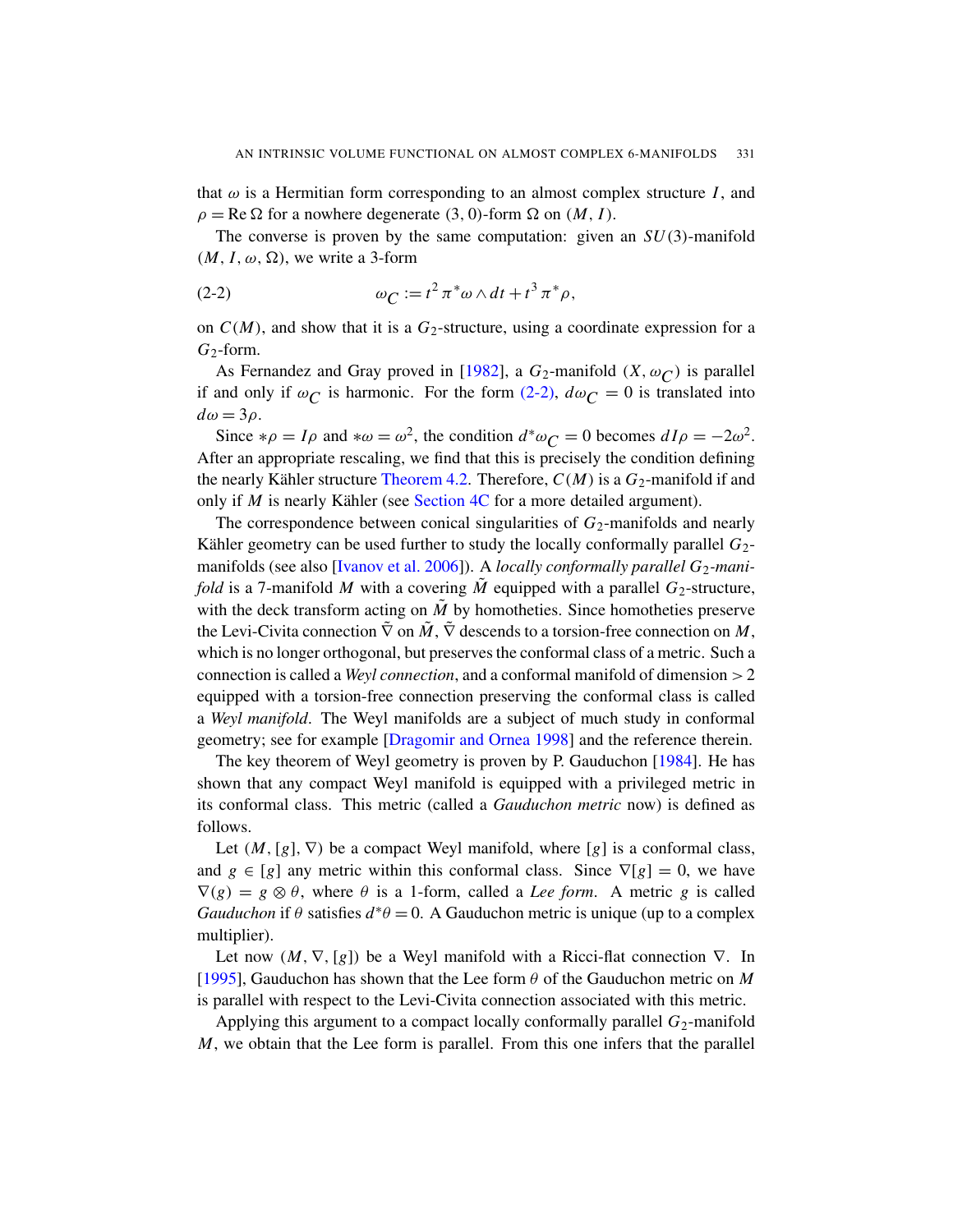$G_2$ [-cover](#page-22-4)ing *M* of *M* is a cone over some Riemannian manifold *S*; see for ex[ample \[Verbi](#page-22-4)tski˘ı 2004, Proposition 11.1], also see [Kamishima and Ornea 2005] and [Gini et al. 2005]. Using the argument stated above, we find that this mani[fold is in fact n](#page-21-9)early Kähler. Therefore, S is Einstein, with positive Ricci curvature. Since *M* is compact, *S* is complete, and by Myers theorem, *S* is actually compact; see [Verbitskiı̆ 2004, Remark 10.7]. Now, the argument which proves Theorem 12.1 of [Verbitskiı̆ 2004] can be used to show that dim  $H^1(M, \mathbb{Q}) = 1$ , and  $M = C(S)/\mathbb{Z}$ . This gives the following structure theorem, which is proven independently in [Ivanov et al. 2006].

<span id="page-10-0"></span>Theorem 2.1. Let M be a compact locally conformally parallel G<sub>2</sub>-manifold. *Then*  $M = C(S)/\mathbb{Z}$ , where *S* is a nearly Kähler manifold, and the  $\mathbb{Z}$ -action on  $C(S) \cong S \times \mathbb{R}^{>0}$  is generated by a map  $(x, t) \mapsto (\varphi(x), qt)$ , where  $|q| > 1$  is a real *number, and*  $\varphi$  :  $S \rightarrow S$  *an automorphism of nearly Kähler structure.* 

2C. *Examples of nearly Kähler manifolds.* Just as the conical singularities of parallel  $G_2$ -manifolds correspond to nearly Kähler manifolds, the conical singularities of *Spin*(7)-manifolds correspond to the so-called "nearly parallel"  $G_2$ -manifolds (see [Ivanov 2004]). A  $G_2$ -manifold  $(M, \omega)$  is called *nearly parallel* if  $d\omega = c * \omega$ , where  $c$  is some constant. The analogy between nearly Kähler 6-manifolds and nearly parallel *G*<sub>2</sub>-manifolds is almost perfect. These manifolds admit a connection with totally antisymmetric torsion and have weak holonomy  $SU(3)$  and  $G_2$ respectively. N. Hitchin realized nearly Kähler 6-manifolds and nearly parallel  $G_2$ manifolds as extrema of a certain functional, called *Hitchin functional* by physicists [\(see \[H](#page-20-7)itchin 2001]).

However, examples of nearly parallel  $G_2$ -manifolds are found in profusion (every 3-Sasakian manifold is nearly parallel  $G_2$ ), and compact nearly Kähler manifolds are rare.

Only [four compac](#page-7-0)t examples are known (see the list below); all of them homogeneous. In  $[Butu$ ille 2005] it was shown that any homogeneous nearly Kähler 6-manifold belongs to this list.

(1) The 6-dimensional sphere  $S^6$ . Since the cone  $C(S^6)$  is flat,  $S^6$  is a nearly Kähler manifold, as shown in Section 2B. The almost complex structure on  $S^6$  is reconstructed from the octonion action, and the metric is standard.

(2)  $S^3 \times S^3$ , with the complex structure mapping  $\xi_i$  to  $\xi'_i$  $i$ <sup>'</sup>,  $\xi_i$ <sup>'</sup>  $\zeta_i'$  to  $-\xi_i$ , where  $\xi_i$ ,  $\xi_i'$ *i* ,  $i = 1, 2, 3$  is a basis of left invariant 1-forms on the first and the second component.

(3) Given a selfdual Einstein Riemannian 4-manifold *M* with positive Einstein constant, one defines its *twistor space* Tw(*M*) as a total space of a bundle of unit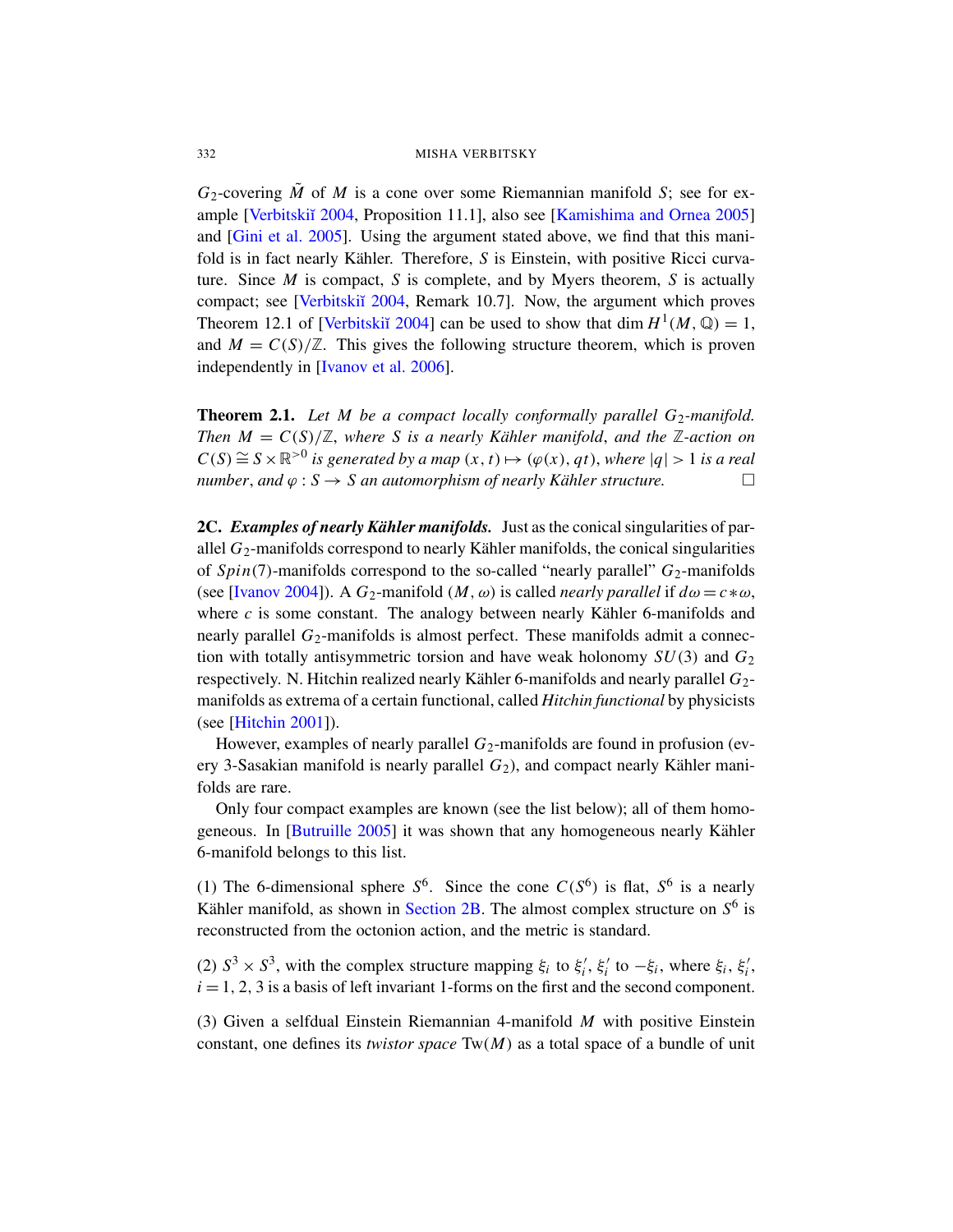[spheres in](#page-22-5)  $\Lambda^2(M)$  of antiselfdual 2-forms. Then Tw(*M*) has a natural KählerEin[stein st](#page-21-14)ructure  $(I_+, g)$ , obtained by interpreting unit vectors in  $\Lambda^2_-(M)$  as complex structure operators on *TM*. Changing the sign of  $I_+$  on *TM*, we obtain an almost complex structure  $I_-\$  which is also compatible with the metric  $g$  [Eells and Salamon 1985]. A straightforward computation insures that (Tw(*M*), *I*−, *g*) is nearly Kähler [Muškarov 1987].

As N. Hitchin proved [1981], there are only two compact selfdual Einstein 4 manifolds:  $S^4$  and  $\mathbb{C}P^2$ . The corresponding twistor spaces are  $\mathbb{C}P^3$  and the flag space  $F(1, 2)$ . The almost complex structure operator *I*<sub>−</sub> induces a nearly Kähler [structure on](#page-13-1) these two symmetric spaces.

2D. *Nearly Kähler manifolds are extrema of volume on almost complex manifolds with nowhere degenerate Nijenhuis tensor.* Let  $(M, I, \omega)$  be a nearly Kähler manifold, and  $N^*$ :  $\Lambda^{0,1}(M) \to \Lambda^{2,0}(M)$  the Nijenhuis tensor. By Cartan's formula,  $N^*$  is the  $(2, -1)$ -part of the de Rham differential (with respect to the Hodge decomposition). In Theorem 4.2, it is shown that  $d\omega$  is a real part of a nowhere degenerate (3, 0)-form  $\Omega$ . Therefore, the 3-form

$$
\omega(N(x, y), z) = d\omega(x, y, z) = \text{Re }\Omega(x, y, z)
$$

<span id="page-11-0"></span>is nowhere degenerate on  $T^{1,0}(M)$ . So the Nijenhuis tensor N is nowhere degenerate.

[The main re](#page-3-3)sult of this paper is the following theorem, which is analogous to [Hitchin 2001].

Th[eorem 2.2.](#page-20-8) *Let* (*M*, *I*) *[be a compa](#page-13-1)ct almost complex* 6*-manifold with nowhere degenerate Nijenhuis tensor admitting a Hermitian connection with totally antisymmetric torsion.* Consider the functional  $I \rightarrow \int_M \text{Vol}_I$  on the space of such *manifolds constructed in Section 1A. Then this functional has a critical point at I if and only if* (*M*, *I*) *admits a nearly Kähler metric.*

*Proof.* This follows from Proposition 5.6 and Theorem 4.2.

**Remark 2.3.** As follows from Corollary 3.3, the nearly Kähler metric on  $(M, I)$ is uniquely determined by the almost complex structure.

# 3. Almost complex structures and connections with totally antisymmetric torsion

Let  $(M, I)$  be a 6-dimensional almost complex manifold, and

$$
N^*: \Lambda^{0,1}(M) \to \Lambda^{2,0}(M)
$$

its Nijenhuis tensor. Given a point  $x \in M$ , the operator  $N^*|_{\Lambda_x^{0,1}(M)}$  can *a priori* take any value within Hom( $\Lambda^{0,1}(M)$ ,  $\Lambda^{2,0}(M)$ ). For  $N^*|_{\Lambda^{0,1}(M)}$  generic, the stabilizer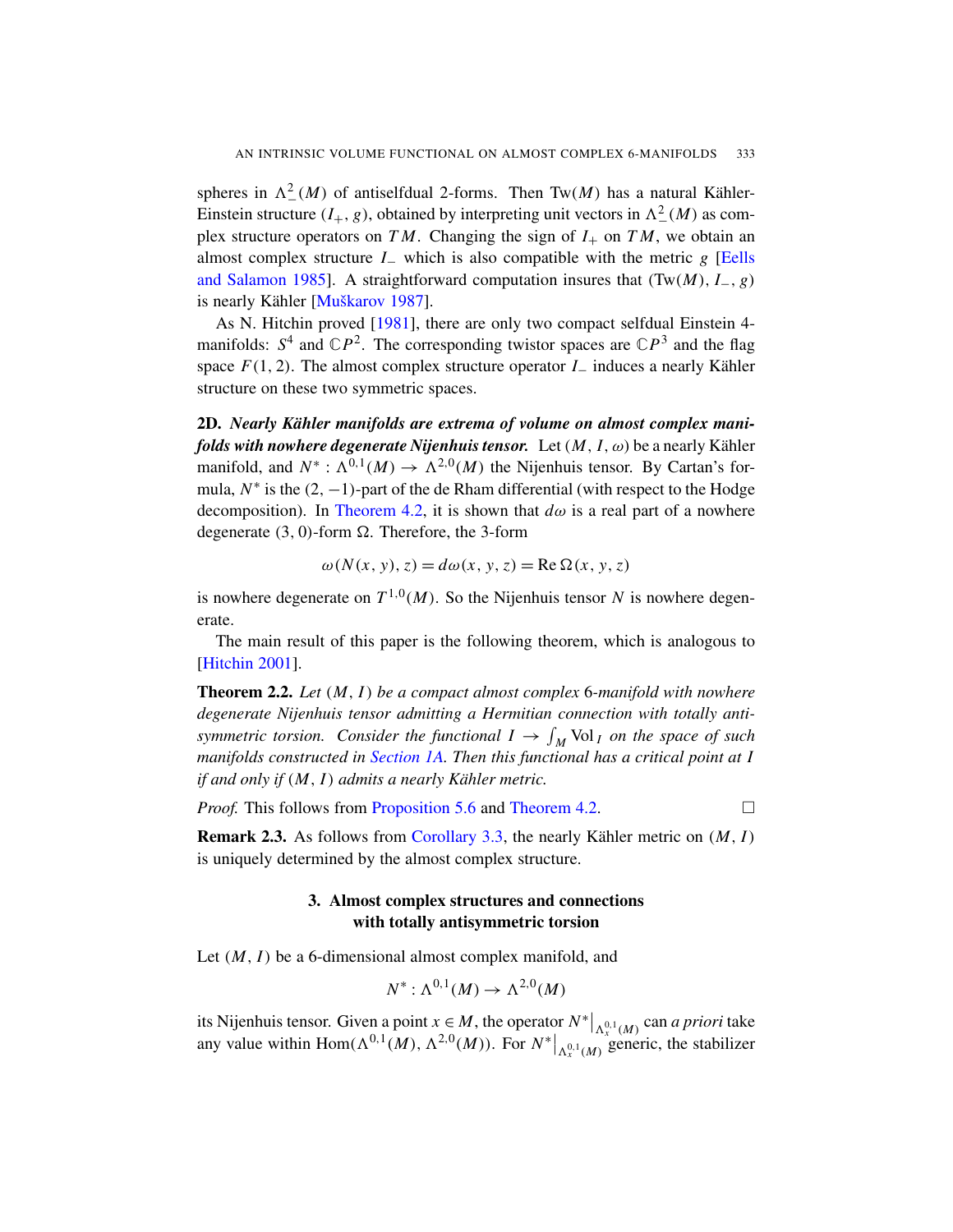*St*( $N_x^*$ ) of  $N_x^*$  within  $GL(T_xM)$  is 2-dimensional. If we fix a complex parameter, the eigenspaces of  $N_x^*$  (taken in appropriate sense) define a frame in  $TM$ . Thus, a geometry of a "very generic" 6-dimensional almost complex manifold is rather trivial.

However, for a  $N_x^*$  inside a 10-dimensional subspace

$$
W_0 \subset \text{Hom}(\Lambda^{0,1}(M), \Lambda^{2,0}(M))
$$

<span id="page-12-1"></span>(see Remark 3.2), the stabilizer  $St(N_x^*)$  contains  $SU(3)$ , and the geometry of (*M*, *I*) becomes more interesting.

Proposition 3.1. *Let* (*M*, *I*) *be an almost complex* 6*-manifold with Nijenhuis tensor which is nondegenerate in a dense set. Assume that* (*M*, *I*) *admits a Hermitian structure* ω *and a Hermitian connection with totally antisymmetric torsion. Then* ω *is uniquely determined by I*, *up to conformal equivalence.*

*Proof.* Consider t[he map](#page-4-0)

(3-1) 
$$
C := \text{Id} \otimes N^* : \Lambda^{1,1}(M) \to \Lambda^{1,0}(M) \otimes \Lambda^{2,0}(M)
$$

obtained by acting with the Nijenhuis tensor  $N^*$ :  $\Lambda^{0,1}(M) \to \Lambda^{2,0}(M)$  on the second tensor multiplier of  $\Lambda^{1,1}(M) \cong \Lambda^{1,0}(M) \otimes \Lambda^{0,1}(M)$ . Then *C* maps  $\omega$  to a 3-form  $x, y, z \mapsto \omega(N(x, y), z)$ . As Theorem 1.4 implies,  $(M, I, \omega)$  admits a [Hermitian](#page-4-0) connection with totally antisymmetric torsion if and only if  $C(\omega)$  lies inside a 1-dimensional space

$$
\Lambda^{3,0}(M) \subset \Lambda^{1,0}(M) \otimes \Lambda^{2,0}(M).
$$

However, C is an isomorphism in a dense subset of  $M$ ; hence, all  $\omega$  which satisfy the conditions of Theorem 1.4 are proportional.  $\Box$ 

<span id="page-12-0"></span>Remark 3.2. The same argument can be used to prove that an almost complex manifold admits a Hermitian connection with totally antisymmetric torsion if and only if  $C^{-1}(\Lambda^{3,0}(M))$  contains a Hermitian form. This is the space  $W_0$  alluded to in the beginning of this section.

Proposition 3.1 leads to the following corollary.

Corollary 3.3. *Let* (*M*, *I*) *be an almost complex* 6*-manifold. Then* (*M*, *I*) *admits at most one st[rictly nearly K](#page-13-1)[ähle](#page-13-2)r metric*, *up to a constant multiplier.*

*Proof.* Let  $\omega_1$  and  $\omega_2$  be nearly Kähler metrics on  $(M, I)$ . Since  $(M, I, \omega_i)$  is strictly nearly Kähler, the 3-form  $C(\omega_i) \in \Lambda^{3,0}(M)$  is nowhere degenerate; see (3-1). Therefore, (*M*, *I*) has nowhere degenerate Nijenhuis tensor. Then, by Proposition 3.1,  $\omega_i$  are proportional:  $\omega_1 = f \omega_2$ . However,  $d\omega_i^2 = 0$  on any nearly Kähler 3-manifold; see for example Theorem 4.2 (ii). Then  $2fdf \wedge \omega_2^2 = 0$ . This implies  $df = 0$ , because the map  $\eta \mapsto \eta \wedge \omega_2^2$  is an isomorphism on  $\Lambda^{\bar{1}}(M)$ .  $\square$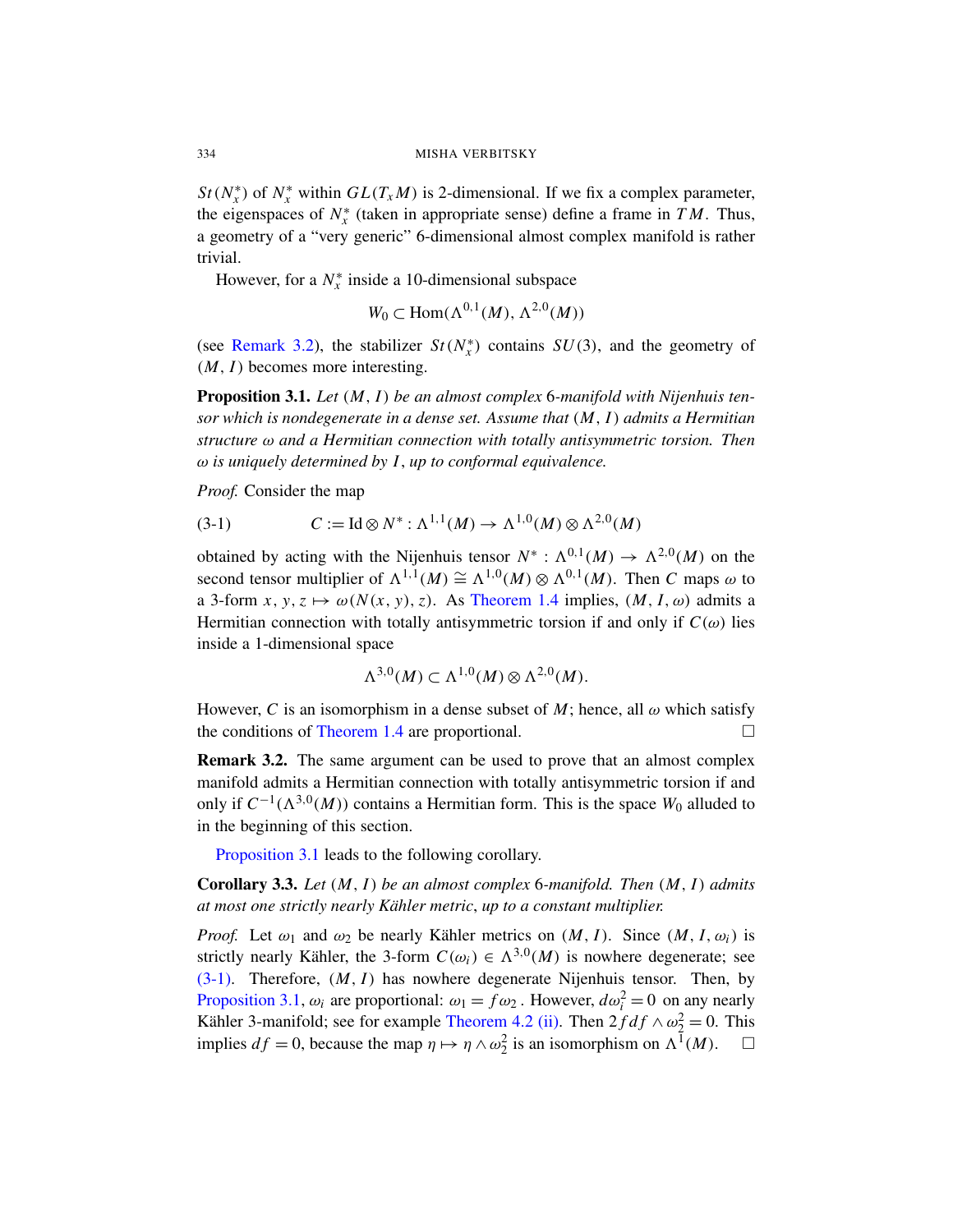**Remark 3.4.** The converse is also true: unless  $(M, g)$  is locally isometric to a 6-sphere, the Riemannian metric  $g$  determines the nearly Kähler almost complex structure *I* uniquely; see Proposition 4.7.

# 4. Nearly Kähler geometry and Hermitian connections with totally antisymmetric torsion

**4A.** *Hermitian structure on*  $\Lambda^{3,0}(M)$  and nearly Kähler manifolds. Let  $(M, I)$ be an almost complex 6-manifold, and  $\Omega \in \Lambda^{3,0}(M)$  a nondegenerate (3, 0)-form. Then  $\Omega \wedge \overline{\Omega}$  is a positive volume form on *M*. This gives a Vol(*M*)-valued Hermitian structure on  $\Lambda^{3,0}(M)$ . If M is in addition Hermitian, then M is equipped with a natural volume form  $Vol_h$  associated with [th](#page-6-0)e metric, and the map

$$
\Omega\,\mapsto\,\frac{\Omega\wedge\overline{\Omega}}{\text{Vol}_\,h}
$$

<span id="page-13-0"></span>can be considered as a Hermitian metric on  $\Lambda^{3,0}(M)$ . This metric agrees with the usual Riemann-Hodge pairing known from algebraic geometry, when *I* is integrable. The following definition is a restatement of the classical one; see Section 2.

<span id="page-13-1"></span>**Definition 4.1.** Let  $(M, I, \omega)$  be an almost complex Hermitian manifold, and  $\nabla$ the Levi-Civita connection. Then  $(M, I, \omega)$  is called *nearly Kähler* if the tensor  $\nabla \omega$  is totally antisymmetric, that is,  $\nabla \omega \subset \Lambda^3(M)$ .

The following theorem is a main result of this section.

<span id="page-13-4"></span><span id="page-13-3"></span><span id="page-13-2"></span>Theorem 4.2. *Let* (*M*, *I*, ω) *be an almost complex Hermitian* 6*-manifold equipped with a* (3, 0)-form  $\Omega$ . Assume that  $\Omega$  satisfies  $3\lambda$  Re  $\Omega = d\omega$ , and  $|\Omega|_{\omega} = 1$ , where  $\lambda$  *is a constant, and*  $|.|_{\omega}$  *is the Hermitian metric on*  $\Lambda^{3,0}(M)$  *constructed above. [Then](#page-13-2) the [follo](#page-13-3)wing conditions are equivalent.*

- (i) *[M admits a He](#page-21-1)rmitian connection with totally antisymmetric torsion.* √
- $(ii) d\Omega = -2$  $\overline{-1}$ λω<sup>2</sup>.
- (iii)  $(M, I, \omega)$  *is nearly Kähler, and*  $d\omega = \nabla \omega$ *.*

The equivalence of (ii) and (iii) is known; see for example the second part of the proof of Theorem 6 in [Hitchin 2001].

The existence of Hermitian connections with totally antisymmetric torsion on nearly Kähler manifolds is also well known (see Section 2). This connection is [writt](#page-13-4)en as  $\nabla_{NK} = \nabla + T$ , where  $\nabla$  is the Levi-Civita connection on *M*, and *T* the operator obtained from the 3-form  $3\lambda \text{Im } \Omega$  by raising one of the indices. The torsion of  $\nabla_{NK}$  is totally antisymmetric by construction (it is equal *T*). Also by construction, we find that  $T(\omega) = -3\lambda \text{ Re } \Omega$ , hence  $\nabla_{NK}(\omega) = 0$ . Therefore,  $\nabla_{NK}$ is a Hermitian connection with totally antisymmetric torsion. This takes care of the implication (iii)  $\Rightarrow$  (i).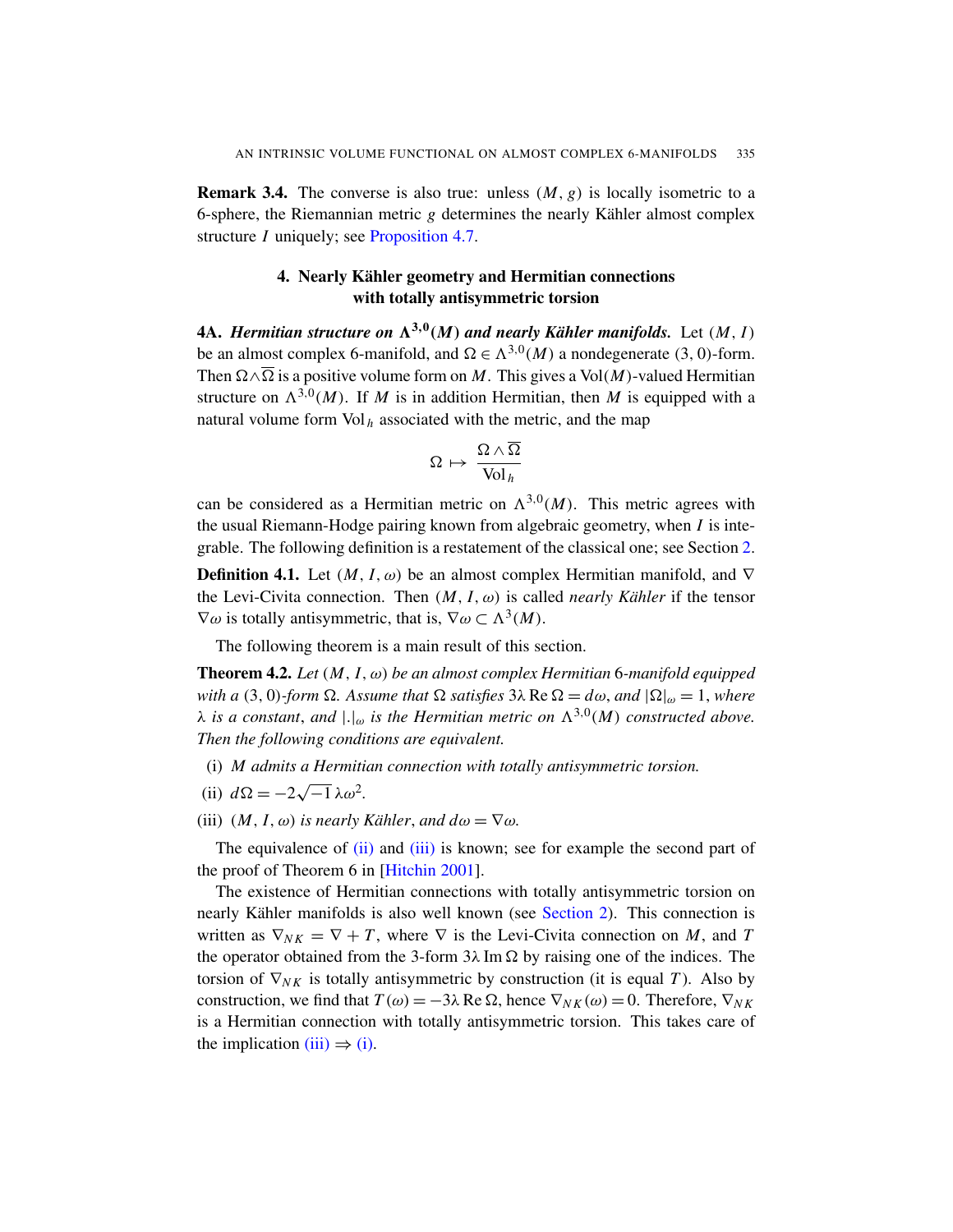To prove Theorem 4.2, it remains to prove that  $(i)$  implies  $(ii)$ ; we do that in Section 4B. For completeness' sake, we sketch the proof of the implication (ii)  $\Rightarrow$ (iii) in Sectio[n 4D.](#page-13-1)

Remark 4.3. As Corollary 3.3 shows, a non-Kähler nearly Kähler metric on *M* is uniquely determined by the almost complex structure *I*.

## 4B. *Connections with totally antisymmetric torsion and Nijenhuis tensor.*

Lemma 4.4. *In the assumptions of Theorem 4.2*, (*i*) *implies* (*ii*)*.*

*Proof.* Step 1: *We show that*  $d\Omega \in \Lambda^{2,2}(M)$ . Were  $(M, I)$  integrable, the differential  $\overline{d}$  would have only (0,1)- and (1,0)-part with respect to the Hodge decomposition:  $d = d^{1,0} + d^{0,1}$ . For a general almost complex manifold, *d* splits into 4 parts:

<span id="page-14-1"></span><span id="page-14-0"></span>
$$
d = d^{2,-1} + d^{1,0} + d^{0,1} + d^{-1,2}.
$$

This follows immediately from the Leibniz rule. However,

(4-1) 
$$
0 = d^2 \omega = d(\Omega + \overline{\Omega}) = d\Omega + d\overline{\Omega}.
$$

Since  $\Lambda^{p,q}(M)$  vanishes for *p* or *q* > 3, we also have

<span id="page-14-3"></span>(4-2) 
$$
d\Omega + d\overline{\Omega} = d^{0,1}\Omega + d^{-1,2}\Omega + d^{2,-1}\overline{\Omega} + d^{1,0}\overline{\Omega}.
$$

The four terms on the right hand side of  $(4-2)$  have Hodge types  $(3, 1)$ ,  $(2, 2)$ ,  $(2, 2)$  and  $(1, 3)$ . Since their sum vanishes by  $(4-1)$ , we obtain

$$
d^{0,1}\Omega = 0, \ \ d^{1,0}\overline{\Omega} = 0, \ \ d^{2,-1}\overline{\Omega} = -d^{-1,2}\Omega.
$$

<span id="page-14-2"></span>Then (4-2) gives

(4-3) 
$$
d\Omega = -d^{2,-1}\overline{\Omega} = d^{-1,2}\Omega.
$$

Step 2:

(4-4) 
$$
d^{2,-1}|_{\Lambda^{1,1}(M)} = \wedge \circ \text{Id} \otimes N^*,
$$

where  $N^*$ :  $\Lambda^{0,1}(M) \to \Lambda^{2,0}(M)$  is the Nijenhuis tensor,

$$
Id \otimes N^* : \Lambda^{1,1}(M) \to \Lambda^{2,0}(M) \otimes \Lambda^{1,0}(M)
$$

acts as  $N^*$  on the second multiplier of  $\Lambda^{1,1}(M) \cong \Lambda^{1,0}(M) \otimes \Lambda^{0,1}(M)$ , and  $\wedge$ denotes the exterior product. (4-4) is immediately implied by the Cartan's formula for the de Rham differential.

Step 3: From the existence of Hermitian connection with totally antisymmetric torsion we obtain that the form

$$
\omega(N(x, y), z) : T^{1,0}M \times T^{1,0}M \times T^{1,0}M \to \mathbb{C}
$$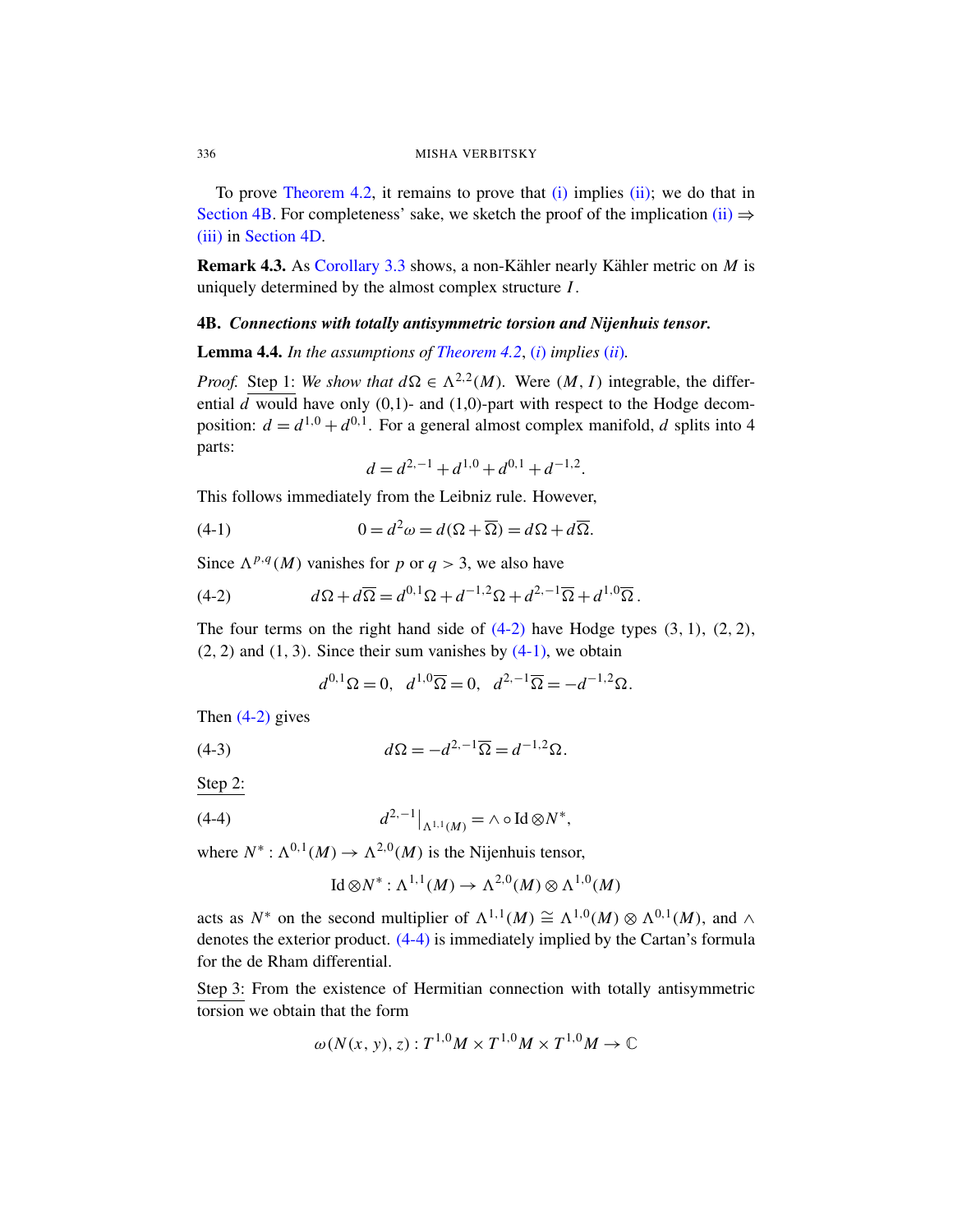is totally antisymmetric; see Theorem 1.4. From (4-4) it follows that

(4-5) 
$$
\omega(N(x, y), z) = d\omega = 3\lambda \operatorname{Re} \Omega.
$$

Consider an orthonormal frame  $dz_1$ ,  $dz_2$ ,  $dz_3$  in  $\Lambda^{1,0}(M)$ , satisfying

<span id="page-15-1"></span>
$$
\Omega = dz_1 \wedge dz_2 \wedge dz_3
$$

[\(s](#page-14-3)uch a frame [exists b](#page-14-2)ecause  $|\Omega|_{\omega} = 1$ ). Then (4-5) gives

$$
(4-6) \t N^*(d\,\bar{z}_i) = \lambda d\check{z}_i,
$$

<span id="page-15-0"></span>where  $d\zeta_1 = dz_2 \wedge dz_3$ ,  $d\zeta_2 = -dz_1 \wedge dz_3$ ,  $d\zeta_3 = dz_1 \wedge dz_2$ .

Step 4: Using Cartan's formula as in Step 2, we express  $d^{-1,2}\Omega$  through the Nijenhuis tensor. Then (4-3) can be used to write  $d\Omega = d^{-1/2}\Omega$  in terms of *N*<sup>\*</sup>. Finally, (4-6) allows us to write  $d^{-1,2}$ Ω in coordinates, yielding  $d\Omega = -2\sqrt{-1}\lambda\omega^2$ . □

## 4C. *G*2*-structures on cones of Hermitian 6-manifolds.*

**Proposition 4.5.** *Let*  $(M, I, \omega)$  *be an almost complex Hermitian manifold*,  $\Omega \in$  $\Lambda^{3,0}(M)$  *a* (3, 0)*-form which satisfies*  $d\omega = 3\lambda \text{ Re } \Omega$ *, for some real constant, and*  $|\Omega|_{\omega} = 1$ *. Assume, in addition, that*  $d\Omega = -2\sqrt{-1}\lambda \omega^2$ *. Consider the cone C(M)*=  $M \times \mathbb{R}^{>0}$ , equipped w[ith a](#page-21-10) 3-form  $\rho = 3t^2\omega \wedge dt + t^3d\omega$ , where t is the unit *parameter on the* R >0 *-component. Then* (*C*(*M*), ρ) *is a parallel*, *G*2*-manifold*; *see Section 2B. Moreover*, *any parallel G*2*-structure* ρ <sup>0</sup> *on C*(*M*) *is obtained in* this way if  $\rho'$  is homogeneous of weight  $3$  with respect to the natural action of  $\mathbb{R}^{>0}$ *on*  $C(M)$ .

*Proof.* As Fernandez and Gray has shown in [1982], to show that a  $G_2$ -structure  $\rho$ is parallel it suffices to prove that  $d\rho = d^*\rho = 0$ . Clearly,  $d\rho = 0$ , because

<span id="page-15-2"></span>
$$
d\rho = 3t^2 d\omega \wedge dt + 3t^2 dt \wedge d\omega = 0.
$$

On the other hand,  $*(\omega \wedge dt) = \frac{1}{2}$  $\frac{1}{2}t^2\omega^2$ , and \* $d\omega = -3dt \wedge I(d\omega)$ , where \* is taken with respect to the cone metric on  $C(M)$ [. Th](#page-15-2)is is clear, because  $(\omega, \Omega)$  defines an *SU*(3)-structure on *M*, and  $d\omega = 3\lambda$  Re  $\Omega$ . Then

(4-7) 
$$
*\rho = \frac{3}{2}t^4\omega^2 - 3t^3dt \wedge I(d\omega).
$$

Since  $d\Omega = -2$ √  $\overline{-1}\lambda\omega^2$  and  $3\lambda d$  Re  $\Omega = d^2\omega = 0$ , we obtain  $d \text{Im}\,\Omega = -2\lambda\omega^2$ . This gives  $dI(d\omega) = -2\omega^2$ , because  $\lambda I(d\omega) = \text{Im }\Omega$ . Then (4-7) implies

$$
d(\ast \rho) = 6t^3dt \wedge \omega^2 + 3t^3dt \wedge dI(d\omega) = 6t^3dt \wedge \omega^2 - 6t^3dt \wedge \omega^2 = 0.
$$

We proved that  $C(M)$  is a parallel  $G_2$ -manifold. The converse statement is straightforward.  $\square$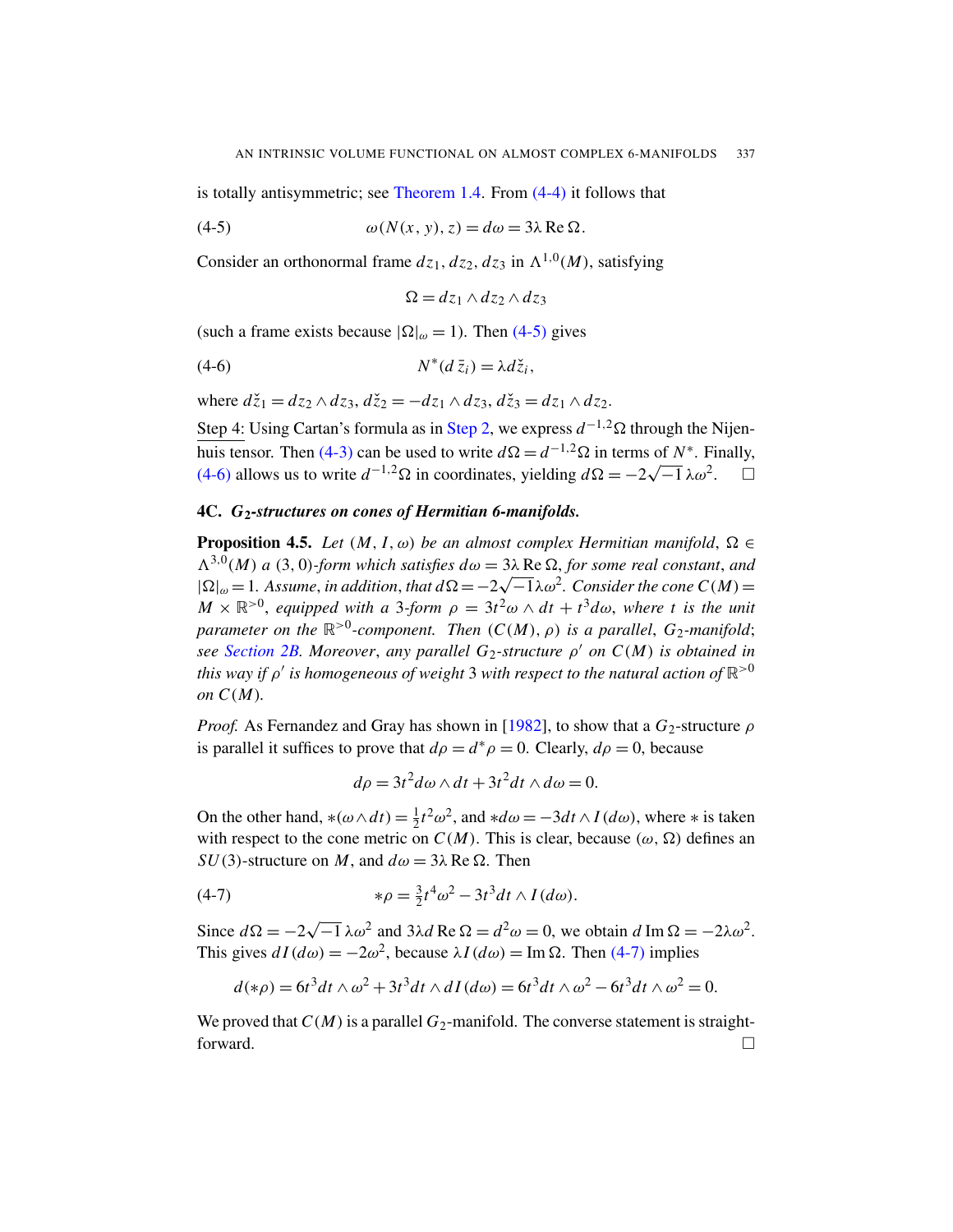<span id="page-16-0"></span>In Section 2B, it is shown that the holonomy of  $C(M)$  is strictly  $G_2$ , unless it is flat (in the latter case, *M* is locally isometric to a sphere). Therefore, Proposition [4](#page-13-1).5 implies the following corollary.

[C](#page-13-2)orollary 4.6. *In the assumptions of Proposition 4.5*, *t[he alm](#page-13-1)ost complex structure is uniquely determined by the metric, unless M is locally isometric to a 6-sphere.*  $\Box$ 

[4](#page-15-0)D. *Near Kählerness obtained from G*<sub>2</sub>-geometry. Now we can conclude the proof of Theorem 4.2.

*Proof of (iii) from (ii).* Let *M* be a 6-manifold satisfying the assumptions of Theorem 4.2 (ii). Consider the cone  $C(M)$  equipped with a parallel  $G_2$ -structure  $\rho$  as in Proposition 4.5. Let  $g_0$  be a cone metric on  $C(M)$ . From the argument used to prove Proposition 4.5, it is clear that  $g_0$  is a metric induced by the 3-form  $\rho$  as in  $(2-1).$ 

Consider the map  $C(M) \stackrel{\tau}{\rightarrow} M \times \mathbb{R}$  induced by  $(m, t) \mapsto (m, \log t)$ , and let  $g_1 = \tau^* g_\pi$  be induced by the product metric  $g_\pi$  on  $M \times \mathbb{R}$ . Denote by  $\nabla_0$ ,  $\nabla_1$  the corresponding Levi-Civita conne[ctions. We know that](#page-22-6)  $\nabla_0(\rho) = 0$ , and we need to show that

$$
(4-8) \t\t \nabla_1(\omega) = d\omega.
$$

The metrics  $g_0$ ,  $g_1$  are proportional:  $g_1 = g_0 e^{-t}$ . This allows one to relate the Levi-Civita connections  $\nabla_1$  and  $\nabla_0$  (see for example [Ornea and Piccinni 1998]) by

<span id="page-16-1"></span>
$$
\nabla_1 = \nabla_0 + \tfrac{1}{2}A,
$$

where  $A: TM \to \text{End}(\Lambda^1(M))$  is an  $\text{End}(\Lambda^1(M))$ -valued 1-form mapping  $X \in TM$ to

(4-9) 
$$
(\theta, X) \operatorname{Id} - X \otimes \theta + X^{\sharp} \otimes \theta^{\sharp},
$$

with  $\theta$  the 1-form defined by  $\nabla_0(g_1) = g_1 \otimes \theta$ ,  $X \otimes \theta$  the tensor product of X and  $\theta$ considered as an endomorphism of  $\Lambda^1(M)$ , and  $X^{\sharp} \otimes \theta^{\sharp}$  the dual endomorphism.

From [\(4-9\)](#page-16-1) and  $\nabla_0(\rho) = 0$  we obtain

$$
(4-10) \qquad (\nabla_1)_X(\rho) = (X,\theta)\rho - (\rho \cup X) \wedge \theta + (\rho \cup \theta^{\sharp}) \wedge X^{\sharp}.
$$

Since  $\theta = \frac{dt}{t}$ *t*<sub>*t*</sub>, we have  $\nabla_1(\theta) = 0$ , and  $\nabla_1$  preserves the decomposition  $\Lambda^*(C(M))$  ≅  $\Lambda^*(M) \oplus \mathcal{A}^t \wedge \Lambda^*(M)$ . Restricting ourselves to the  $\mathcal{A}^* \wedge \Lambda^*(M)$ -summand of this decomposition and applying  $(4-10)$ , we find

$$
(\nabla_1)_X(t^3\omega\wedge\theta)=t^3(d\omega\,\text{-}\,X)\wedge\theta
$$

for any *X* orthogonal to *dt*. Since  $g_1$  is a product metric on  $C(M) \cong M \times \mathbb{R}$ , this leads to  $\nabla \omega = d\omega$ , where  $\nabla$  is the Levi-Civita connection on *M*. This implies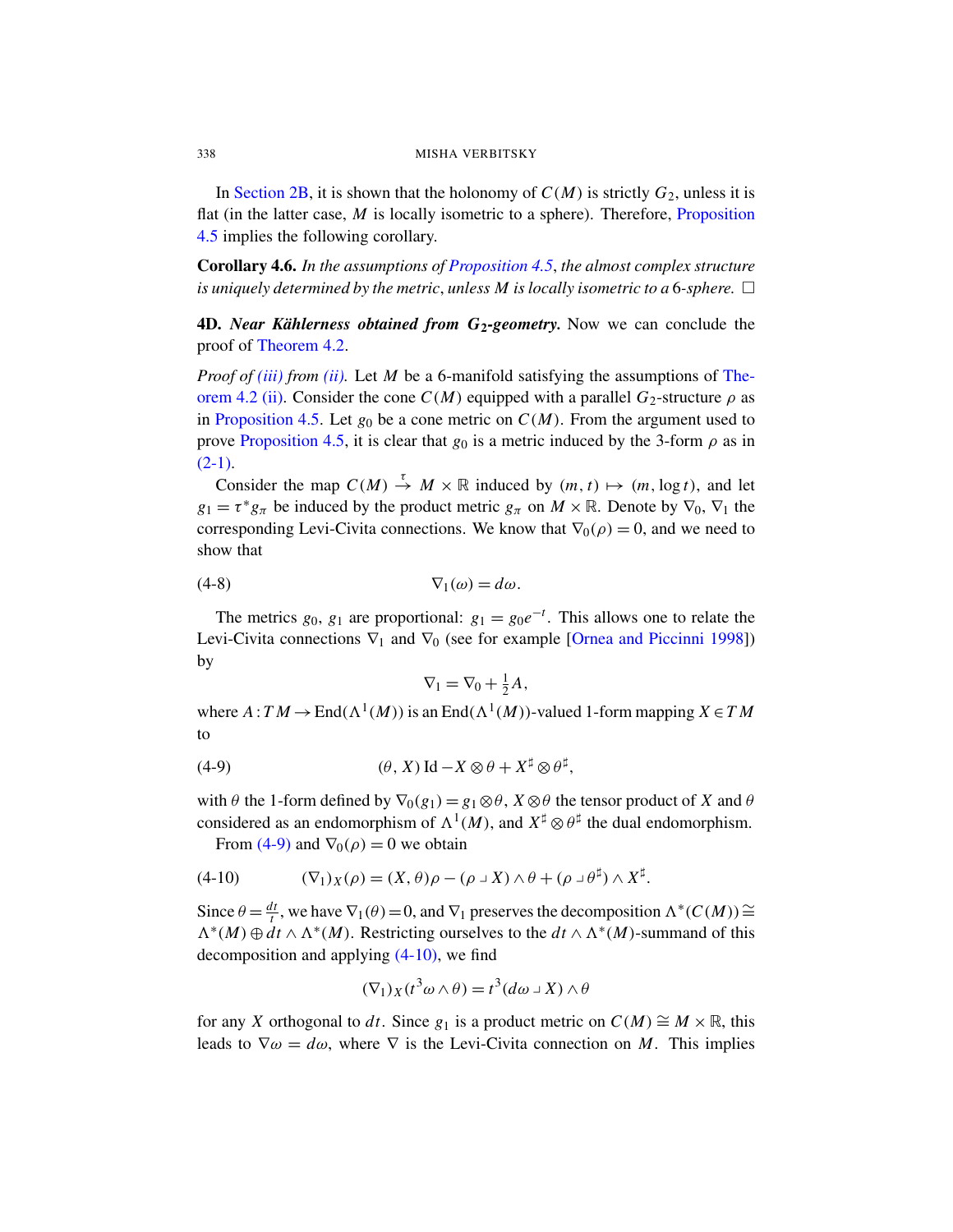<span id="page-17-0"></span>(4-8). So we deduced Theorem 4.2 (iii) from (ii) and the proof of Theorem 4.2 is finished.  $\Box$ 

Using Corollary 4.6, we also obtain the following useful proposition.

<span id="page-17-1"></span>Proposition 4.7. *Let* (*M*, *I*, *g*) *be a nearly Kähler manifold. Then the almost complex structure is uniquely determined by the Riemannian structure*, *unless M is locally isometric to a* 6*-sphere.*

# 5. Almo[st com](#page-3-0)plex structures on 6-manifolds and their infinitesimal variations

5A. *Hitchin functional and the volume functional.* Let(*M*, *I*) be an almost complex 6-manifold with nowhere degenerate Nijenhuis tensor *N*, and Vol  $I = \det N^* \otimes I$  $\overline{\det N^*}$  [the corr](#page-21-1)esponding volume form as in (1-2). In this section we study the extrema of the functional

$$
I \stackrel{\Psi}{\longrightarrow} \int_M \text{Vol}_I.
$$

A similar functional was studied by N. Hitchin for 6- and 7-manifolds equipped with a stable 3-form [Hitchin 2001]. Since then, this functional has acquired a pivotal role in string theory and M-theory, under the name "Hitchin functional".

Our first step is to describe the variation of  $\Psi$ . We denote by  $\mathfrak{M}$  the space of all almost complex structures with nowhere degenerate Nijenhuis tensor on *M*.

Let  $(M, I, \omega)$  be an almost complex manifold with nowhere degenerate Nijenhuis tensor

$$
N \in \text{Hom}(\Lambda^2 T^{1,0}(M), T^{0,1}(M)),
$$

 $\delta \in T_I \mathfrak{M}$  an infinitesimal variation of *I*, and

$$
N_{\delta} \in \text{Hom}(\Lambda^2 T^{1,0}(M), T^{0,1}(M))
$$

<span id="page-17-2"></span>the corresponding variation of the Nijenhuis tensor. Consider the form

$$
\rho := \omega(N(x, y), z)
$$

associated with the Hermitian structure on *M* as in Theorem 1.4. After rescaling  $\omega$ , we assume that

<span id="page-17-3"></span>
$$
|\rho|_{\omega} = 1.
$$

Since the Nijenhuis tensor is nowhere degenerate,  $\rho$  is also nowhere degenerate. Therefore,  $\rho$  can be used to identify  $T^{0,1}(M)$  and  $\Lambda^2 T^{1,0}(M)$ , and we may consider  $N_{\delta}$  as an endomorphism of  $\Lambda^{0,1}(M)$ . Notice that this identification maps *N* to the identity automorphism of  $\Lambda^{0,1}(M)$ .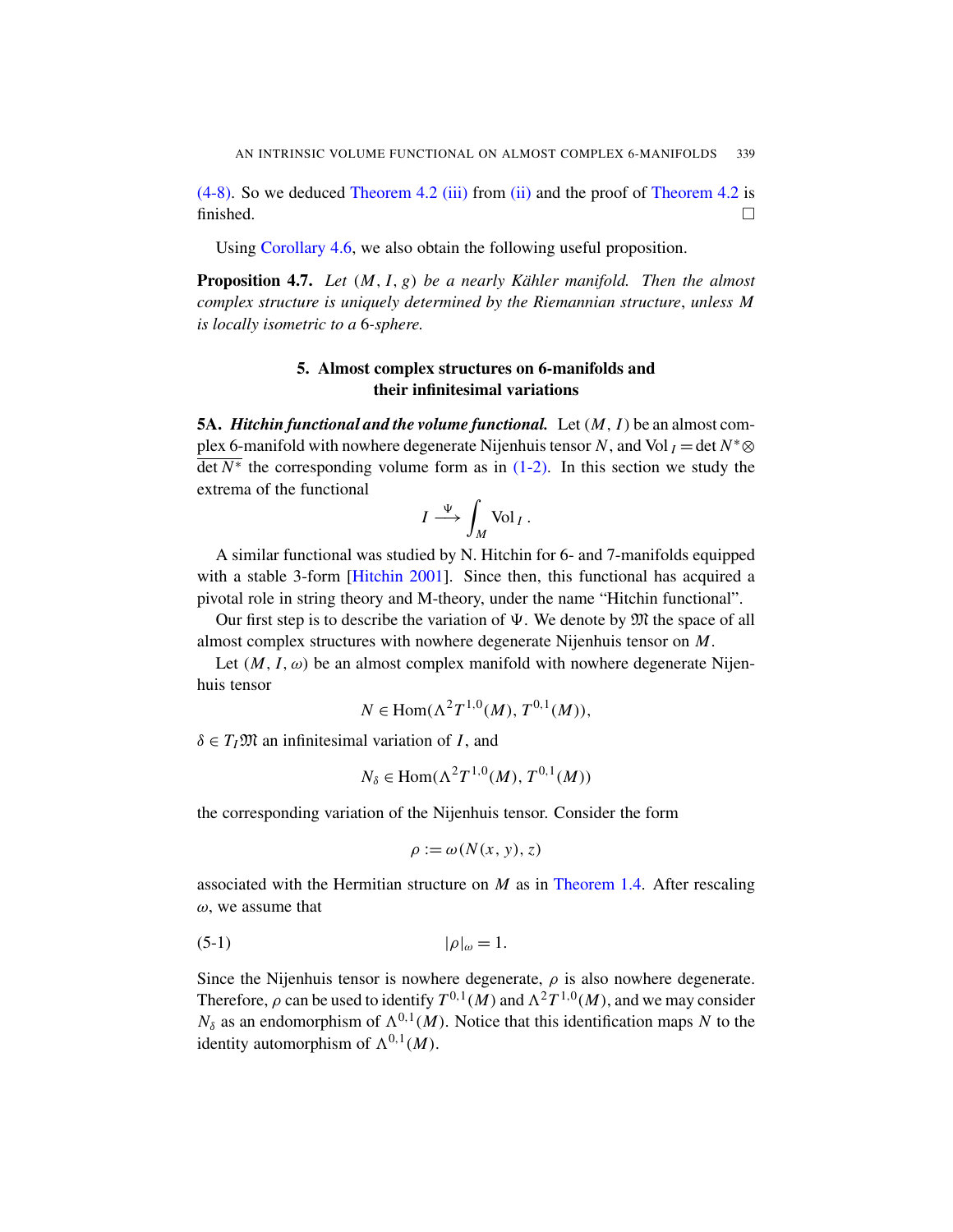Claim 5.1. *With these assumptions*,

$$
\frac{d\Psi}{dI}(\delta) = 2 \operatorname{Re} \int_M \operatorname{Tr} N_\delta \operatorname{Vol}_I.
$$

*Proof.* It is well known that

$$
\frac{d(\det A)}{dt} = \det A \operatorname{Tr}\left(A^{-1}\frac{dA}{dt}\right)
$$

for any matrix *A*. Applying that to the map

$$
N^* \otimes \overline{N}^* : \Lambda^{1,0}(M) \otimes \Lambda^{0,1}(M) \to \Lambda^{0,2}(M) \otimes \Lambda^{2,0}(M),
$$

we obtain that

(5-2) 
$$
\frac{d(\det(N^*\otimes \overline{N}^*))}{dI}(\delta) = \text{Tr}\left(\frac{N_{\delta}^*\otimes \overline{N}^* + N^*\otimes \overline{N}_{\delta}^*}{N^*\otimes \overline{N}^*}\right) \cdot \det(N^*\otimes \overline{N}^*).
$$

<span id="page-18-0"></span>However, after we identify  $\Lambda^{1,0}(M)$  and  $\Lambda^{0,2}(M)$  as above, N becomes an identity, and  $(5-2)$  gives

$$
\frac{d(\det(N^* \otimes \overline{N}^*))}{dI}(\delta) = 2 \operatorname{Re} \operatorname{Tr} N_{\delta} \operatorname{Vol}_I.
$$

**Remark 5.2.** We find that the extrema of the functional  $\Psi(M, I) = \int_M \text{Vol}_I$  are precisely those almost complex structures for which Re Tr  $N_{\delta} = 0$  for any infinitesimal variation δ of *I*.

5B. *Variations of almost complex structures and the Nijenhuis tenor.* It is convenient, following Kodaira and Spencer, to consider infinitesimal variantions of almost complex structures as tensors  $\delta \in \Lambda^{0,1}(M) \otimes T^{1,0}(M)$ . Indeed, a complex structure on a vector space *V*, dim<sub>R</sub>  $V = 2d$ , can be considered as a point of the Grassmannian of *d*-dimensional planes in  $V \otimes \mathbb{C}$ . The tangent space to a Grassmannian at a point  $W \subset V \otimes \mathbb{C}$  is given by  $\text{Hom}(W, V \otimes \mathbb{C}/W)$ .

Consider the  $(0, 1)$ -part  $\nabla^{0,1}$  of the Levi-Civita connection

$$
\nabla^{0,1}\delta\in\Lambda^{0,1}(M)\otimes T^{1,0}(M)\otimes\Lambda^{0,1}(M),
$$

and let

$$
\overline{\partial}: \Lambda^{0,1}(M) \otimes T^{1,0}(M) \to \Lambda^{0,2}(M) \otimes T^{1,0}(M)
$$

denote the composition of  $\nabla^{0,1}$  with the exterior multiplication map

$$
\Lambda^{0,1}(M) \otimes T^{1,0}(M) \otimes \Lambda^{0,1}(M) \to \Lambda^{0,2}(M) \otimes T^{1,0}(M).
$$

The following claim is well known.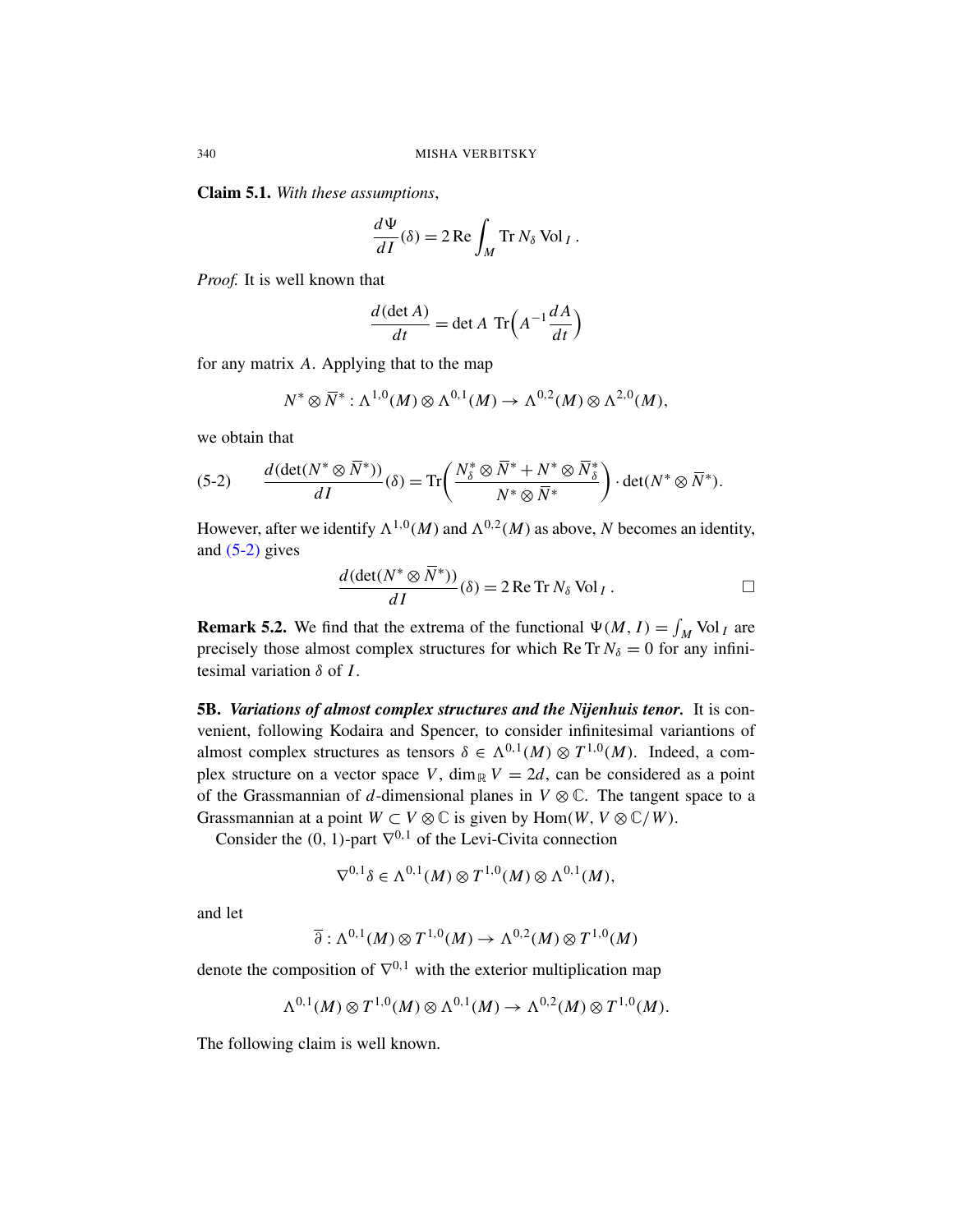Claim 5.3. *Let* (*M*, *I*) *be an almost complex manifold*, *and*

$$
\delta \in \Lambda^{0,1}(M) \otimes T^{1,0}(M)
$$

an infinitesimal variation of almost complex structure. Denote by  $N_{\delta}\subset \Lambda^{2,0}(M)\otimes$ *T* 0,1 (*M*) *the corresponding infinitesimal variation of the Nijenhuis tensor* (*see Section 5A*). Then  $\overline{N}_{\delta} = \overline{\partial} \delta$ , [where](#page-17-1)  $\overline{\partial}$  is the differe[ntial operato](#page-18-0)r defined above.

*Proof.* The proof follows from a direct computation; see for example [Kodaira and Spencer 1958].

<span id="page-19-0"></span>Claim 5.3 can be used to study the deformation properties of the functional  $I \stackrel{\Psi}{\longrightarrow} \int_M \text{Vol}_I$  constructed above; see Section 5A. Indeed, from Remark 5.2 it follows that  $\Psi$  has an extremum at *I* if and only if [Re Tr](#page-17-2)  $N_{\delta} = 0$  for any  $\delta \in$  $\Lambda^{0,1}(M)$  ⊗  $T^{1,0}(M)$ . Using the identification  $T^{1,0}(M) \cong \Lambda^{2,0}(M)$ , provided by the nondegenerate (3, 0)-form as above, we can consider  $\delta$  as a (2, 1)-form on *M*. Then

$$
\overline{\partial} \delta \in \Lambda^{0,2}(M) \otimes \Lambda^{2,0}(M) = \Lambda^{2,2}(M)
$$

<span id="page-19-1"></span>is the (2, 2)-part of *d*δ. Under these identifications, and using  $|\rho|_{\omega} = 1$  from (5-1), we can express Tr  $\overline{N}_{\delta}$  as

(5-3) 
$$
\operatorname{Tr} \overline{N}_{\delta} = \frac{\overline{\partial} \delta \wedge \omega}{\operatorname{Vol}_I},
$$

where  $\overline{\partial}$  is a (0, 1)-part of the de Rham differential. This gives the following claim.

Claim 5.4. *Let* (*M*, *I*, ω) *be an almost complex Hermitian* 6*-manifold with nowhere degenerate Nijenhuis tensor. Assume that the corresponding* 3*-form* ρ *satisfies*  $|\rho|_{\omega} = 1$ ; *see* (5-1). Consider the functional  $\Psi(I) = \int_M \text{Vol}_I$  on the space of such *almost complex structures. Then*

$$
\frac{d\Psi}{dI}(\delta) = 2 \operatorname{Re} \int_M \overline{\partial} \delta \wedge \omega,
$$

where  $\delta \in \Lambda^{0,1}(M) \otimes T^{1,0}(M)$  $\delta \in \Lambda^{0,1}(M) \otimes T^{1,0}(M)$  $\delta \in \Lambda^{0,1}(M) \otimes T^{1,0}(M)$  is an infinitesimal deformation of an almost complex *structure I*, *considered as a* (2, 1)*-form on M.*

*Proof.* The claim is implied immediately by  $(5-3)$  and Claim 5.1.

Comparing Claim 5.4 with Remark 5.2, we find the following corollary.

**Corollary 5.5.** In assumptions of Claim 5.4, I is an extremum of  $\Psi$  if and only if

(5-4) 
$$
\operatorname{Re} \int_M \overline{\partial} \delta \wedge \omega = 0
$$

*for any*  $\delta \in \Lambda^{2,1}(M)$ . (*M*)*.*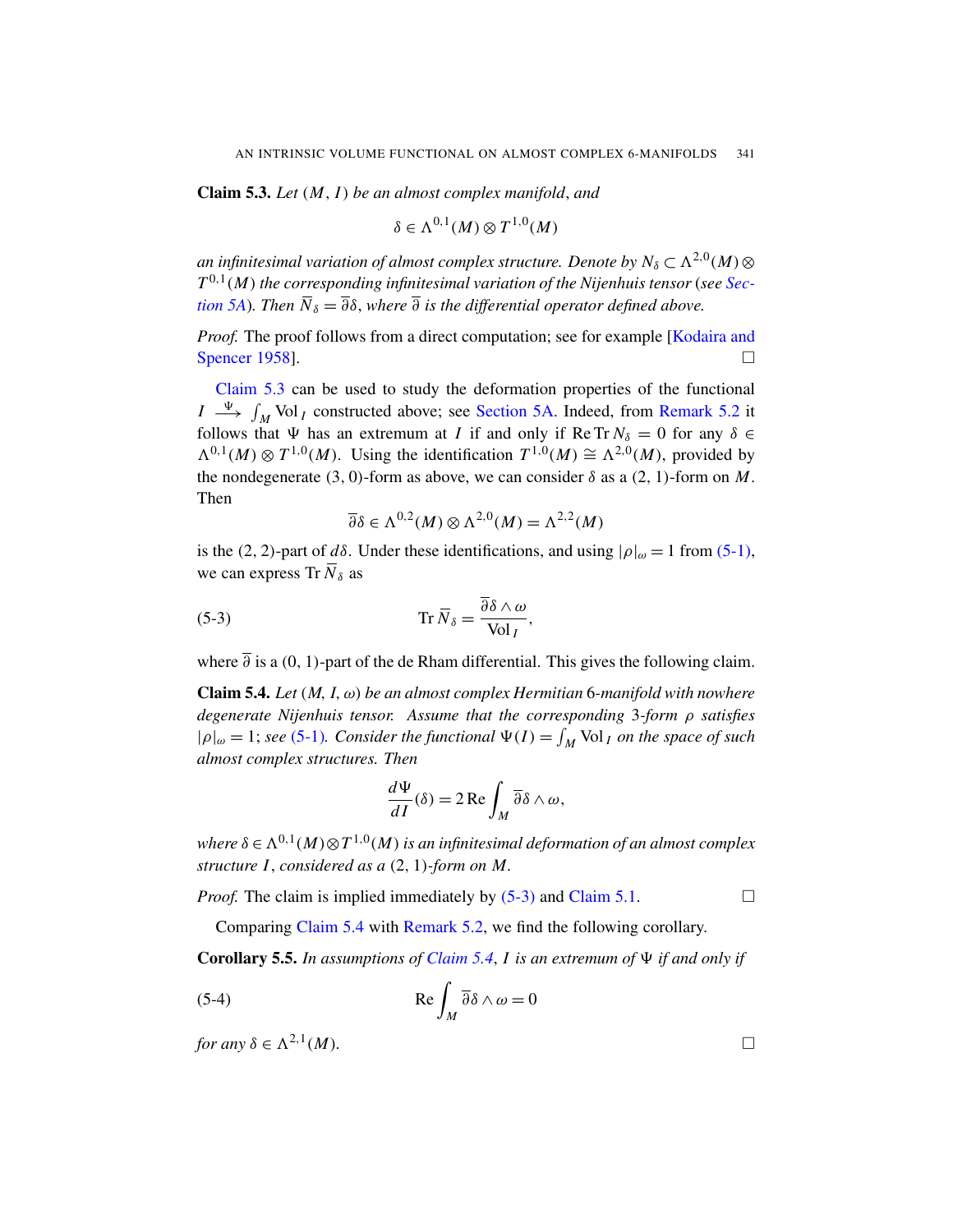Integrating by parts, we find that  $(5-4)$  is equivalent to

$$
\operatorname{Re}\int_M \delta \wedge \overline{\partial}\omega = 0
$$

[and](#page-20-8) to  $\overline{\partial}\omega = 0$ . [This gives the f](#page-13-1)ollowin[g proposition.](#page-11-0)

Proposition 5.6. *Let* (*M*, *I*, ω) *be an almost complex Hermitian* 6*-manifold with nowhere degenerate Nijenhuis tensor. Consider the functional*  $\Psi(I) = \int_M \text{Vol}_I$  *on the space of such almost complex structures on M. Then I is an extremum of*  $\Psi$  *if and only if d* $\omega$  *lies in*  $\Lambda^{3,0}(M) \oplus \Lambda^{0,3}(M)$ *.*  $\Box$ 

Now, Proposition 5.6 together with Theorem 4.2 implies Theorem 2.2. Notice that by Corollary 3.3, the nearly Kähler Hermitian structure on  $(M, I)$  is (up to a constant multiplier) uniquely determined by *I*.

#### Acknowledgments

<span id="page-20-5"></span><span id="page-20-2"></span>I am grateful to Robert Bryant, Nigel Hitchin, Paul-Andi Nagy and Uwe Semmelmann for valuable advic[es and consultations. P.-A. Nagy a](http://dx.doi.org/10.1016/j.physrep.2003.10.017)lso suggested adding Proposition 4.7. Much gr[atitude to the re](http://www.ams.org/mathscinet-getitem?mr=2004k:53072)[feree for useful su](http://arxiv.org/abs/hep-th/0409191)ggestions and the invaluable help of finding a [multitude of minor errors.](http://dx.doi.org/10.1007/s00208-003-0507-9)

#### References

- <span id="page-20-6"></span>[Acharya and Gukov 2004] [B. S. Acharya an](http://www.ams.org/mathscinet-getitem?mr=2004f:53046)[d S. Gukov,](http://www.emis.de/cgi-bin/MATH-item?1033.81065) "M t[heory and s](http://arxiv.org/abs/hep-th/0107177)ingularities of exceptional holonomy manifolds", *Phys. Rep.* 392:3 (2004), 121–189. MR 2004k:53072 arXiv hep-th/0409191
- <span id="page-20-4"></span>[Agricola and Friedrich 2004] I. Agricola and T. Friedrich, "On the holonomy of connections with skew-symmetric torsion", *Math. Ann.* 328:4 (2004), 711–748. MR 2005f:53072 Zbl 1055.53031 [arXiv](http://www.ams.org/mathscinet-getitem?mr=94a:53077) [math.DG/030506](http://www.emis.de/cgi-bin/MATH-item?0734.53003)9
- <span id="page-20-1"></span>[Atiyah and Witten 2002] [M. Atiyah and E. Witten, "](http://dx.doi.org/10.1007/BF01443359)*M*-theory dynamics on a manifold of *G*2 holo[nomy",](http://www.ams.org/mathscinet-getitem?mr=91i:58140) *[Adv. Theor. Math](http://www.emis.de/cgi-bin/MATH-item?0666.58042). Phys.* 6:1 (2002), 1–106. MR 2004f:53046 Zbl 1033.81065 arXiv hepth/0107177
- <span id="page-20-0"></span>[Baum et al. 1991] H. Baum, T. Friedrich, R. Grunewald, and I. Kath, *Twistors and Killing spinors on Riemannian manifolds*, Teubner-Texte zur Mathematik 124, B. G. Teubner Verlagsgesellschaft, Stuttgart, 1991. MR 94a:53077 Zbl 0734.53003
- <span id="page-20-3"></span>[\[Bismut 198](http://www.ams.org/mathscinet-getitem?mr=2007g:53029)9] [J.-M. Bismut](http://www.emis.de/cgi-bin/MATH-item?1114.53026), ["A local index theorem f](http://arxiv.org/abs/math.DG/0508428)or non-Kähler manifolds", *Math. Ann.* 284:4 (1989), 681–699. MR 91i:58140 Zbl 0666.58042
- <span id="page-20-7"></span>[Bryant 2000] R. Bryant, "Pseudohol[omorphic Bundles](http://www.ams.org/mathscinet-getitem?mr=2006f:53060) [over Almost Herm](http://www.emis.de/cgi-bin/MATH-item?1079.53044)itian 6-Manifolds", 2000. Talk at the International Congress on Differential Geometry in memory of Alfred Gray (Bilbao, 2000).
- [Bryant 2006] R. L. Bryant, "On the geometry of almost complex 6-manifolds", *Asian J. Math.* 10:3 (2006), 561–605. MR 2007g:53029 Zbl 1114.53026 arXiv math.DG/0508428
- [Butruille 2005] J.-B. Butruille, "Classification des variétés approximativement kähleriennes homogènes", *Ann. Global Anal. Geom.* 27:3 (2005), 201–225. MR 2006f:53060 Zbl 1079.53044 arXiv math.DG/0401152

<span id="page-20-8"></span>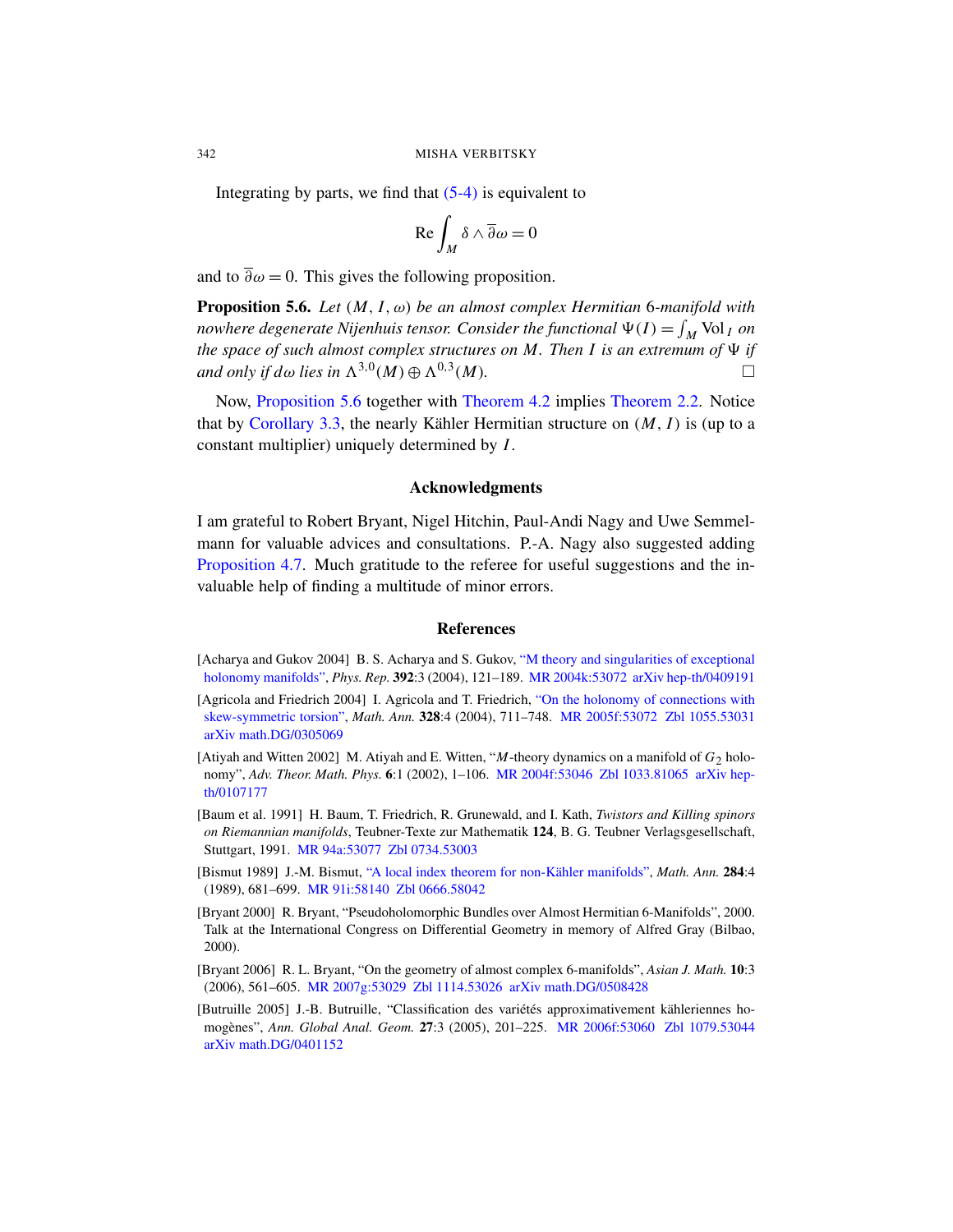- <span id="page-21-13"></span><span id="page-21-11"></span><span id="page-21-10"></span>[\[Cleyton and Sw](http://www.emis.de/cgi-bin/MATH-item?0627.58019)ann 2004] R. Cleyton and A. Swann, "Einstein metrics via intrinsic or parallel torsion", *Math. Z.* 247:3 (2004), 513–528. [MR 2005i:53054](http://dx.doi.org/10.1007/BF01760975) Zbl 1069.53041 arXiv math.DG/0211446
- <span id="page-21-3"></span>[Dragomir and Ornea 1998] S. [Dragomir and L.](http://www.ams.org/mathscinet-getitem?mr=84e:53056) Ornea, *[Locally co](http://www.emis.de/cgi-bin/MATH-item?0524.53023)nformal Kähler geometry*, Progress in Mathematics 155, Birkhäuser, Boston, 1998. MR 99a:53081 Zbl 0887.53001
- [Eells and Salamon 1985] J. Eells and S. Salamon, "Twistorial construction of harmonic maps of [surfaces](http://www.emis.de/cgi-bin/MATH-item?1079.53041) [into four-manifolds",](http://arxiv.org/abs/math.DG/0205149) *Ann. Scuola Norm. Sup. Pisa Cl. Sci.* (4) 12:4 (1985), 589–640 (1986). MR 87i:58042 Zbl 0627.58019
- <span id="page-21-2"></span>[Fernández and Gray 1982] M. Fernández and A. Gray, ["Riemannian man](http://www.ams.org/mathscinet-getitem?mr=2003m:53070)ifolds with structure group *G*2", *[Ann. Mat. P](http://arxiv.org/abs/math.DG/0102142)ura Appl.* (4) 132 (1982), 19–45 (1983). MR 84e:53056 Zbl 0524.53023
- <span id="page-21-12"></span>[Friedrich 2003] [T. Friedrich, "On types of non-integrable geometries"](http://dx.doi.org/10.1007/BF01455968), pp. 99–113 in *Proceedings of t[he 22nd Winter](http://www.ams.org/mathscinet-getitem?mr=87a:53101) [School "Geomet](http://www.emis.de/cgi-bin/MATH-item?0523.53059)ry and Physics"* (Srní, Czech Republic, 2002), 2003. MR 2004e:53039 Zbl 1079.53041 arXiv math.DG/0205149
- [Friedrich and Ivanov 2002] T[. Friedrich and](http://www.ams.org/mathscinet-getitem?mr=97d:53048) [S. Ivanov, "Para](http://www.emis.de/cgi-bin/MATH-item?0858.53039)llel spinors and connections with skew-symmetric torsion in string theory", *Asian J. Math.* 6:2 (2002), 303–335. MR 2003m:53070 Zbl pre01925761 [arXiv math.DG/010](http://www.ams.org/mathscinet-getitem?mr=MR2132669 (2006c:53077))[2142](http://www.emis.de/cgi-bin/MATH-item?1080.53066)
- <span id="page-21-4"></span>[Gauduchon 1984] P. Gauduchon, "La 1-forme de torsion d'une variété hermitienne compacte", *Math. Ann.* 267[:4 \(1984\), 495–518.](http://projecteuclid.org/getRecord?id=euclid.mmj/1028999364) MR 87a:53101 Zbl 0523.53059
- <span id="page-21-5"></span>[\[Gauducho](http://www.ams.org/mathscinet-getitem?mr=32:1658)n 1995] [P. Gaud](http://www.emis.de/cgi-bin/MATH-item?0132.16702)uchon, "Structures de Weyl–Einstein, espaces de twisteurs et variétés de type *S* <sup>1</sup> × *S* 3 ", *J. Reine Angew. Math.* 469 (1995), 1–50. MR 97d:53048 Zbl 0858.53039
- <span id="page-21-6"></span>[\[Gini e](http://www.emis.de/cgi-bin/MATH-item?0201.54401)t al. 2005] R. Gini, L. Ornea, and M. Parton, "Locally conformal Kähler reduction", *J. Reine [Angew. Math.](http://dx.doi.org/10.1007/BF01109983)* 581 (2005), 1–21. MR MR2132669 (2006c[:53077\)](http://www.ams.org/mathscinet-getitem?mr=45:2614) Zbl 1080.53066 arXiv math.DG/ 0208208
- <span id="page-21-7"></span>[Gray 1965] A. Gray, ["Minimal varietie](http://dx.doi.org/10.1007/BF01360955)s and almost Hermitian submanifolds", *Michigan Math. J.* 12 [\(1965\),](http://www.emis.de/cgi-bin/MATH-item?0345.53019) 273–287. MR 32 #1658 Zbl 0132.16702
- <span id="page-21-8"></span>[Gray 1970] [A. Gray, "Nearly Kähler manifolds",](http://dx.doi.org/10.1007/BF00055017) *J. Differential Geometry* 4 (1970), 283–309. MR 42 #2404 Zbl 0201[.54401](http://www.ams.org/mathscinet-getitem?mr=92a:58146)
- <span id="page-21-14"></span>[Gray 1971] A. Gray, "Weak holonomy groups", *Math. Z.* 123 (1971), 290–300. MR 45 #2614 [Zbl 0222.53043](http://www.emis.de/cgi-bin/MATH-item?0474.14024)
- <span id="page-21-0"></span>[Gray 1976] A. Gray, "The structure of nearly Kähler manifolds", *Math. Ann.* 223:3 (1976), 233– 248. [MR 54 #60](http://www.ams.org/mathscinet-getitem?mr=2002m:53070)10 [Zbl 0345.53](http://www.emis.de/cgi-bin/MATH-item?1036.53042)[019](http://arxiv.org/abs/math.DG/0010054)
- <span id="page-21-1"></span>[Grunewald 1990] R. Grunewald, "Six-dimensional Riemannian manifolds with a real Killing spinor", *Ann. Global Anal. Geom.* 8:1 (1990), 43–59. MR 92a:58146 Zbl 0704.53050
- [Hitchin 1981] N. Hitchin, "Kählerian twistor spaces", *[Proc. London M](http://www.ams.org/mathscinet-getitem?mr=2003f:53065)ath. Soc.* (3) 43:1 (1981), [133–150.](http://arxiv.org/abs/math.DG/0107101) MR 84b:32014 Zbl 0474.14024
- [Hitchin 2000] N. Hitchin, "The geometry of three-forms in six dimensions", *J. Differential Geom.* 55:3 (2000), 547–576. MR [2002m:53070](http://www.ams.org/mathscinet-getitem?mr=2005e:53071) Zbl [1036.53042](http://www.emis.de/cgi-bin/MATH-item?1073.53065) arXiv [math.D](http://arxiv.org/abs/math.DG/0111216)G/0010054
- <span id="page-21-9"></span>[Hitchin 2001] N. Hitchin, "Stable forms and special metrics", pp. 70–89 in *Global differential geometry: the mathematical legacy of Alfred Gray* (Bilbao, 2000), edited by M. Fernández and J. A. Wolf, Contemp. Math. 288, [Amer. Math. Soc.,](http://www.ams.org/mathscinet-getitem?mr=2007e:53057) [Providence, RI,](http://www.emis.de/cgi-bin/MATH-item?1118.53028) 2001. MR 2003f:53065 Zbl 1004.53034 arXiv math.DG/0107101
- [Ivanov 2004] S. Ivanov, "Connections with torsion, parallel spinors and geometry of Spin(7) manifolds", *Math. Res. Lett.* 11:2-3 (2004), 171–186. MR 2005e:53071 Zbl 1073.53065 arXiv math.DG/0111216
- [Ivanov et al. 2006] S. Ivanov, M. Parton, and P. Piccinni, "Locally conformal parallel  $G_2$  and Spin(7) manifolds", *Math. Res. Lett.* 13:2-3 (2006), 167–177. MR 2007e:53057 Zbl 1118.53028 arXiv math/0509038